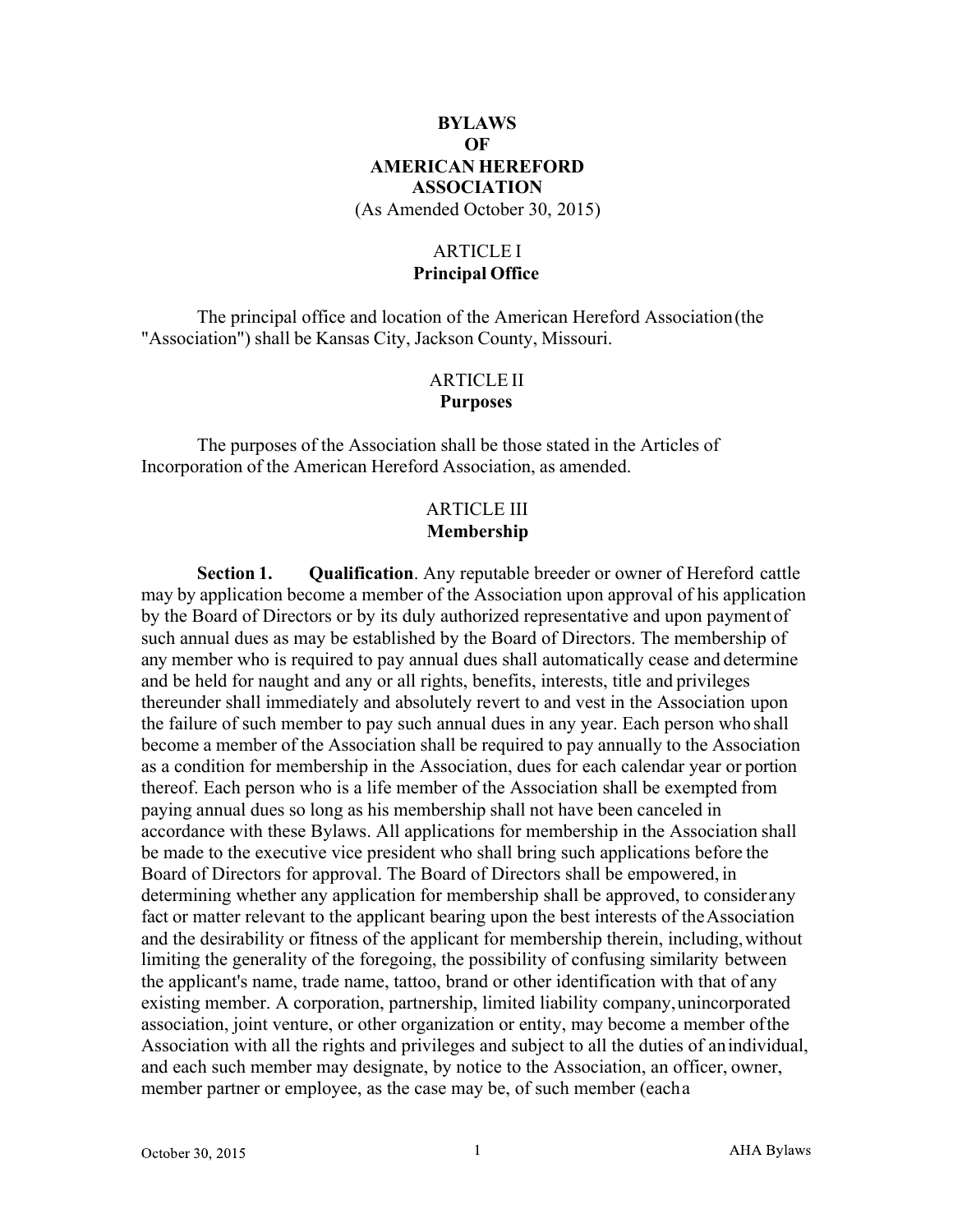"Representative") to represent such member (provided it is an Active Member) in matters pertaining to theAssociation.

**Section 2. Suspension and Cancellation**. Any member who shall fail or neglect to register any Hereford cattle with the Association during the Registration Period (as hereinafter defined) immediately preceding a meeting of members shall not be entitled to vote at such meeting. The membership of any member who shall fail or neglect to register any Hereford cattle within a continuous period of six (6) yearsshall automatically cease and be held for naught, and any and all rights, benefits, interests, title, and privileges thereunder shall immediately and absolutely revert to and vest in the Association. As used in these Bylaws, the term "Registration Period" shall mean a continuous period of twelve (12) months beginning on January 1 of each year and ending on December 31 of the same year.

**Section 3. Memberships Nontransferable**. All memberships in and anyand all certificates representing membership in the Association are non-transferable, except transfers to family members made with the prior approval of the Board ofDirectors.

**Section 4. Associates of the Association**. Any reputable person or entity who is interested in Hereford cattle may, by application, become an Associate of the Association upon approval of the application by the Board of Directors or by its duly authorized representative and upon payment of such annual dues for each calendar year of the Association or portion thereof, as may be established by the Board of Directors. Associate membership in the Association shall have such rights (other than votingrights) as may be authorized by the Board of Directors. The AHA Associate membershipshall not be entitled to vote for any purpose whatsoever and shall not be entitled to membership rates for registration and transfer of Hereford cattle, and shall nototherwise than as provided by the Board of Directors be entitled to the rights, privileges or benefits of members of the Association.

## ARTICLE IV **Meetings of Members**

**Section 1. Place of Meetings**. All meetings of the members shall be heldat such place or places within the continental United States as shall be determined by the Board of Directors and specified in the notice of such meeting.

**Section 2. Annual Meeting of the Members**. The annual meeting of the members of the Association shall be held during the American Royal Show in Kansas City, Missouri, or the week preceding the beginning thereof in each year, on suchdate and time and at such place as shall be determined by the Board of Directors andupon such notice as shall be required by these Bylaws.

**Section 3. Special Meeting**. Special meetings of the members ofthe Association may be called by the president, or the executive vice president, or by the Board of Directors and shall be held on such date and at such time, and for such purpose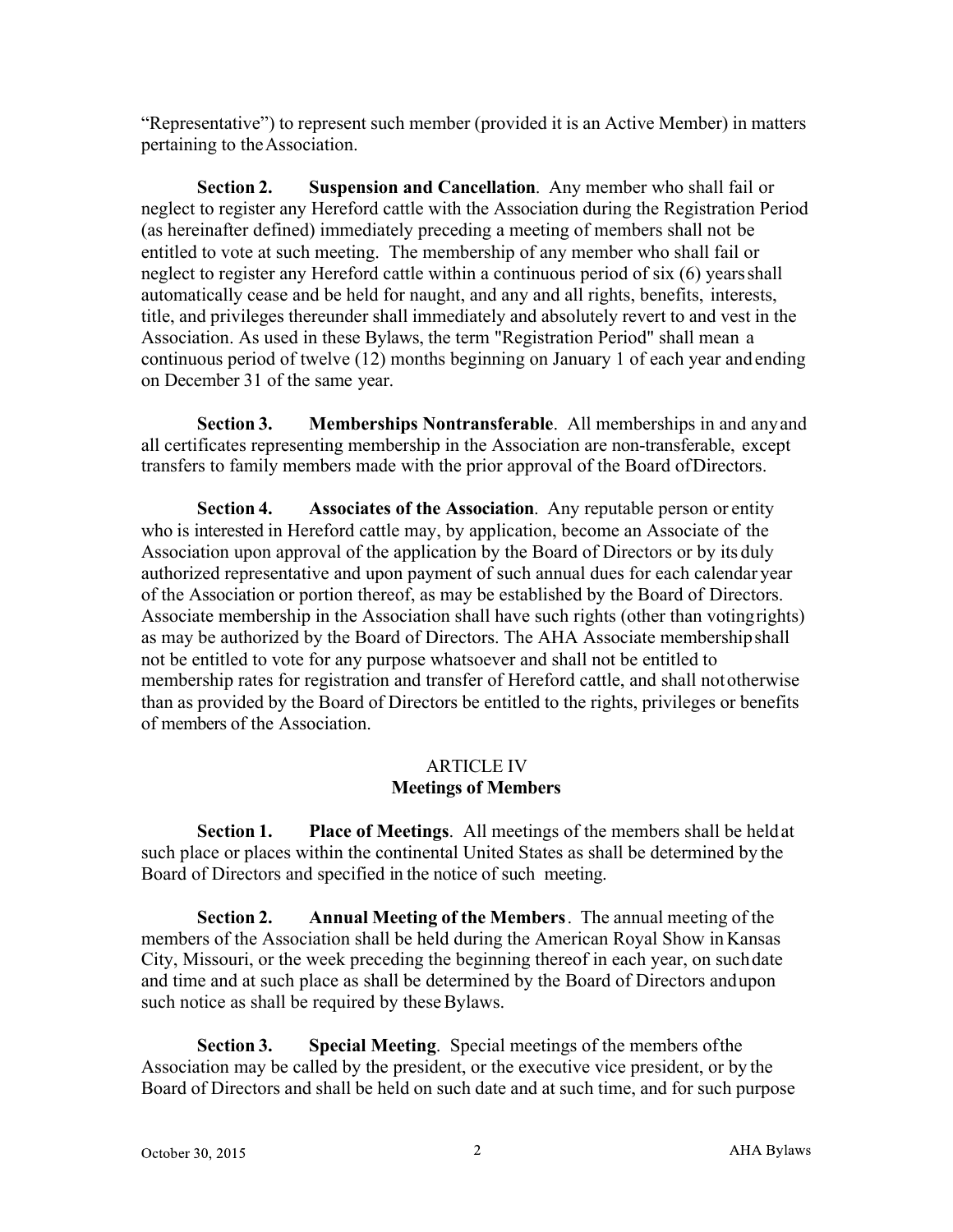as shall be determined by the Board of Directors and specified in the notice of such a meeting.

**Section 4. Notice.** A written notice of a meeting of the membership which shall set forth the time and place and in the case of special meetings, the purpose of such meeting, shall be published in the Hereford World or some other publication of general circulation amongst breeders and owners of Hereford cattle, designated bythe Board of Directors or mailed to all members entitled to vote at said meeting at the address appearing on the books of the Association at least ten (10) days prior to said meeting, and, except as otherwise specifically provided by law, any meeting held pursuant to such notice shall be a valid and duly convened meeting of themembers.

**Section 5. Quorum**. At any annual or special meeting of the members of the Association, fifty (50) Active Members present either in person or by proxy shall constitute a quorum to do business, but a smaller number may adjourn the meeting untila quorum is secured.

**Section 6. Voting**. (a) Except as may be required by law, only Active Members shall be entitled to vote as follows: (i) for the election of delegates, (ii) on those matters specifically identified in the Association's Articles of Incorporation and these Bylaws, and (iii) as required by law.

(b) The Active Members vote will be calculated pursuant to the Association's Articles of Incorporation. Voting, whether by ballot or proxy, or at a meeting, will be conducted pursuant to such rules and procedures as the Board of Directors mayestablish. The rules and procedures of the meeting will be provided to the membership ten (10) days prior to the meeting.

(c) Active Members shall have the right to vote on any merger, sale, lease, exchange, mortgage, pledge or other disposition of all or substantially all of the assets of the Association; or the dissolution of the Association. The Board of Directors shall adopt a resolution recommending such action and directing that it be submitted to a vote at a meeting of the Active Members, which may be an annual or a special meeting. Written notice stating that the purpose, or one of the purposes, of such meeting is to considerone of the listed actions in this paragraph (c), shall be given to each member entitled to vote at such meeting within the time and in the manner provided in these Bylaws. Atsuch meeting, the members may authorize such action and may fix, or may authorize the Board of Directors to fix, any or all of the terms and conditions and the considerationto be received by the corporation. In addition, any such action must be taken in accordance with applicable Arizona law.

(d) As used in these Bylaws, the term "Active Members" shall mean those members who have registered one or more animals with the Association during themost recent Registration Period that has ended no less than six (6) months prior to the annual, special meeting, or ballot in question*.* The term "primarily doing business in" shall mean the state in which the Active Member engages in the breeding and registration of Hereford cattle, as shown on the records of the Association.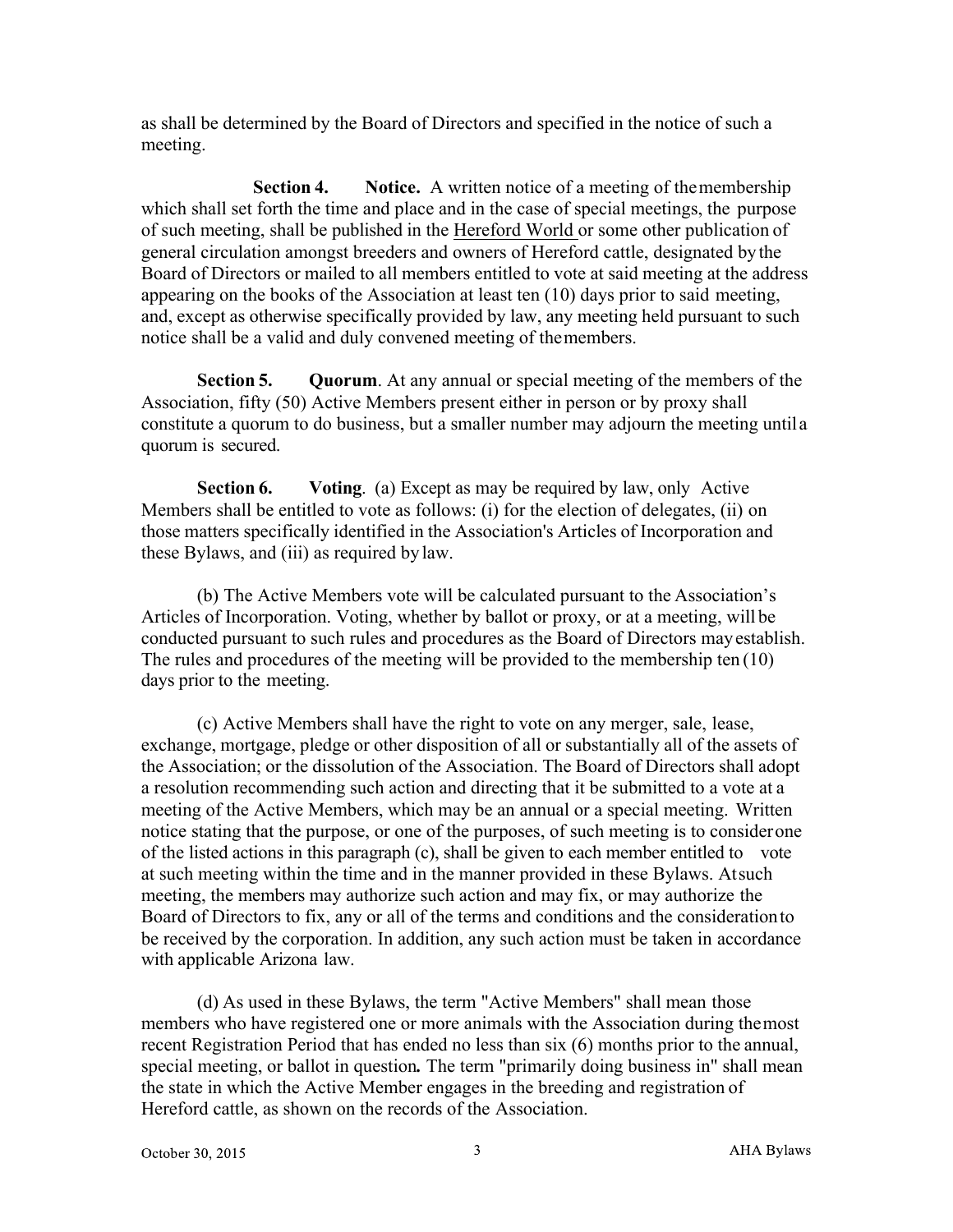**Section 7. Other**. The Board of Directors shall have the power toestablish procedures for the conduct of elections and other business of the meeting of members consistent with these Bylaws. Except as provided in Article V, Section 2 of these Bylaws, with respect to the nomination of delegates and for business to be properly brought before an annual meeting of members of the Association, a member must have given timely notice in writing of the general business that shall be brought before the meeting and submit a proposed motion or resolution of said business to the executive vice president of the Association. To be timely, a member's notice shall be delivered or mailed to the executive vice president at the principal offices of the Association not less than sixty (60) days prior to the first anniversary of the preceding year's annualmeeting; provided, however, that in the event that the date of the annual meeting is advancedby more than thirty (30) days or delayed by more than sixty (60) days from such anniversary date, notice by the member to be timely must be so delivered not later than the close of business on the later of (i) the  $60<sup>th</sup>$  day prior to such annual meeting or (ii) the  $10<sup>th</sup>$  day following the date on which notice of the date of the upcoming meeting is first given.

## ARTICLE V **Delegates**

**Section 1. Number of Delegates**. (a) On July 1 of each year, the Association shall determine the number of delegates to be elected by Active Members primarilydoing business in each state of the United States. Each state shall be entitled to one (1) delegate for each 750 animals registered by members primarily doing business in such stateduring the most recently completed Registration Period. If the number of registrations inany state during the Registration Period exceeds 750 or any multiple thereof by 375 ormore, such state shall be entitled to an additional delegate.

(b) If any state has 375 or more registrations but fewer than 750 registrations during the Registration Period, such state shall be entitled to one (1) delegate. If any state has fewer than 375 registrations during the Registration Period, the Board ofDirectors shall aggregate the number of registrations in such state during the Registration Period with the number of registrations in such other state or states within the same Region as the Board of Directors shall determine for purposes of determining the number of delegates to represent such states as a group. As used in these Bylaws, a "Region" isone of the four (4) regions delineated on the may attached hereto as Exhibit A.

(c) In addition to those state delegates acquired by registrations, each state will also receive one (1) delegate for the first twenty-five (25) Active Members and an additional one (1) delegate for every one hundred Active Members thereafter whowere active during the Registration Period.

**Section 2. Nomination of Delegates**. (a) Any Active Member maynominate as a delegate candidate any Active Member (including himself) who is primarily doing business in the state of the nominator. Nominations shall be on a form provided by the Association and mailed to the executive vice president of the Association. EachActive Member, whether an individual, partnership, corporation, other organization or entity,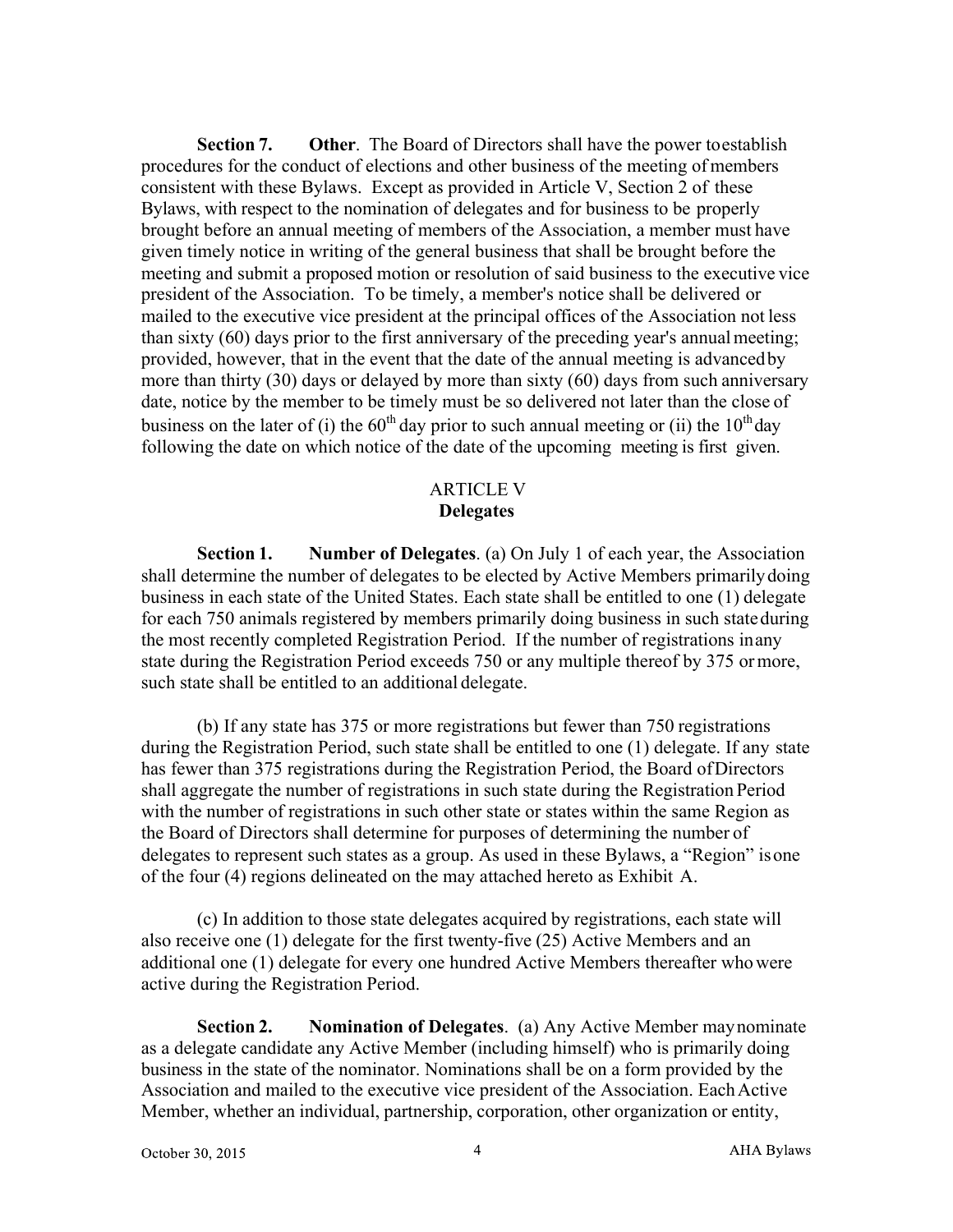shall be entitled to nominate only one (1) delegate candidate. If an Active Member is a partnership, corporation, organization or entity, only one (1) partner or officer ofthe partnership or corporation, organization or entity, as the case may be, may be nominated as a delegate candidate. If Representatives are also Active Members individually, they may be nominated as individual delegate candidates. However, no Active Member will be eligible to represent more than one membershipentity.

(b) The executive vice president of the Association shall, at least 30 days prior to July 1 of each year, notify all Active Members of their right to nominate delegates. Such notice shall be by publication in the Hereford World or some other publication of general circulation amongst breeders and owners of Hereford cattle or by mail to the address appearing on the books of the Association for each Active Member. July 1 is the final date upon which such nominations may be accepted by the executive vice president.

(c) In the event the number of nominees from a state is less than the number of delegates to which a state is entitled, write- in nominees will be permitted. If thereare no write- in nominees, the state delegates may name a qualified Active Memberor Representative of an Active Member , primarily doing business in their state to fill the vacancy.

**Section 3. Election of Delegates** (a) With respect to the election of delegates, except as set forth in Article V, Section 1 (b) hereof, each Active Member shall be entitled to vote, as described herein and in the Association's Articles of Incorporation, only for a delegate or delegates to represent the state in which the Active Memberis primarily doing business. Each Active Member shall have the right to cast as manyvotes in the aggregate as shall equal the number of votes to which the Active Member is entitled (calculated pursuant to the Association's Articles of Incorporation) multiplied by the number of delegates to be elected from the state in which the Active Member is primarily doing business; provided, however, that an Active Member must cast an equal number of votes for each delegate candidate for whom the Active Member is voting; and provided, further, that an Active Member may not cast more than the number of votes to which the Active Member is entitled (as calculated according to (a) through (e) of Article VI of the Articles of Incorporation of the Association) for any one delegate candidate.

(b) All votes of Active Members shall be counted and the candidateor candidates receiving the largest number of votes in each state shall be declared elected as delegates. In the event the number of nominees from a state are less than the number of delegates to which a state is entitled, the write-in nominee or nominees receiving the most votes in that state's election will be elected. The executive vice president shall notify all Active Members of the elected delegates by publication in the HerefordWorld or some other publication of general circulation amongst breeders and owners of Hereford cattle or by mail to the address appearing on the books of the Associationfor each Active Member, thirty days prior to the annual meeting of members.

**Section 4. Meetings of Delegates; Notices; Quorum.** (a) An annualmeeting of delegates shall be held during the American Royal Show in Kansas City, Missouri or the week preceding the beginning thereof in each year, on such date and at such time and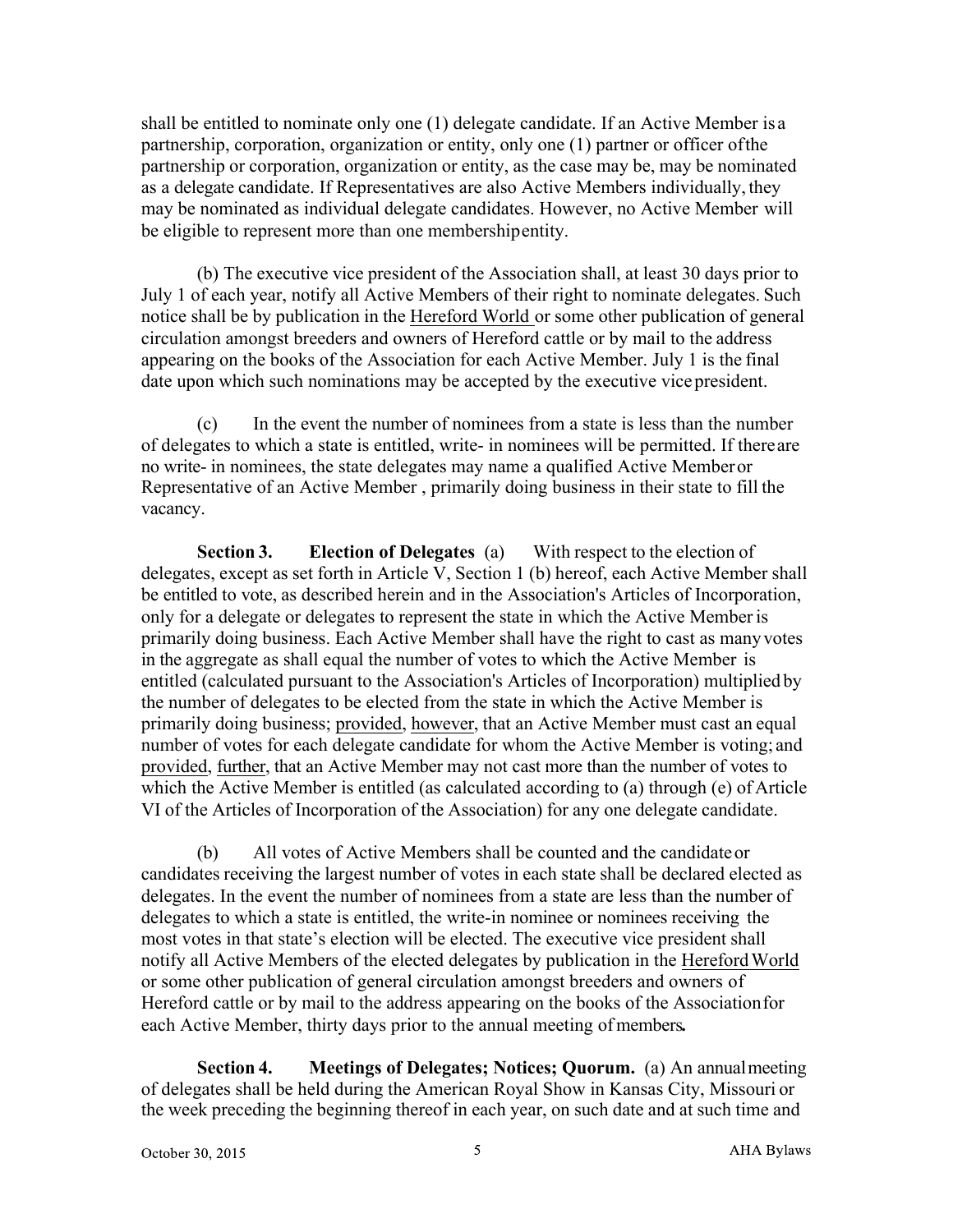place as shall be determined by the Board of Directors and specified in the notice of such meeting.

(b) **Notice** of an annual meeting of delegates shall be mailed to all delegates at least thirty (30) days prior to such meeting.

(c) There shall be no minimum number of delegates, to constitute a quorum, and the delegates present in person at the annual meeting shall constitute a quorum.

**Section 5. Voting**. At a meeting for the election of members to the Board of Directors, each delegate who is present in person at such meeting shall be entitled to cast as many votes in the aggregate as shall equal the number of directors to be elected at such meeting. None of a delegate's votes will be counted unless such delegate casts all ofthe votes that the delegate is entitled to cast. A delegate may not cast more than one (1) vote for a particular candidate. A delegate shall be entitled to vote at a meeting of delegates only if such delegate is present in person at such meeting. The only matter upon whicha delegate who is present in person at a meeting of delegates shall be entitled to vote is the election of members to the Board of Directors.

**Section 6. Alternate Delegates.** In the event any delegate is unable for any reason to attend the annual meeting of delegates, then the delegate nominee fromthe same state who is willing to serve and who received the greatest number of votes of all of the delegate nominees from that state who were willing to serve but were not elected as delegates may attend the annual meeting and be treated for all purposes as a delegate from such state. If more than one delegate from a state is unable to attend the annual meeting of delegates, or if any delegate nominee from a state who would become a delegate under the preceding sentence is unable to serve as a delegate, then (a) first*,* the delegate position or positions for such state shall be filled from among the remaining nominees from that state who are willing to serve, with each nominee who received a greater number of votes having priority over those nominees who received a lesser number of votes and (b) next, if there continues to be a vacancy, a majority of the delegates from that state in attendance may name a qualified Active Member primarily doing business in their state to fill thevacancy.

**Section 7. Other**. The Board of Directors shall have the power toestablish procedures for the conduct of elections and other business of the meeting of delegates consistent with these Bylaws.

# ARTICLE VI **Board ofDirectors**

**Section 1. Powers** . (a) The Board of Directors shall have supervision, control, and direction of the property, business, affairs, and activities of the Association; shall determine its policies or changes within the limits of the law of Arizona, of the Association's Articles of Incorporation, as amended, and of these Bylaws; shallactively prosecute its corporate powers and objects, and shall have absolute discretion in the disbursement of its funds; provided, however, that the Board of Directors shall not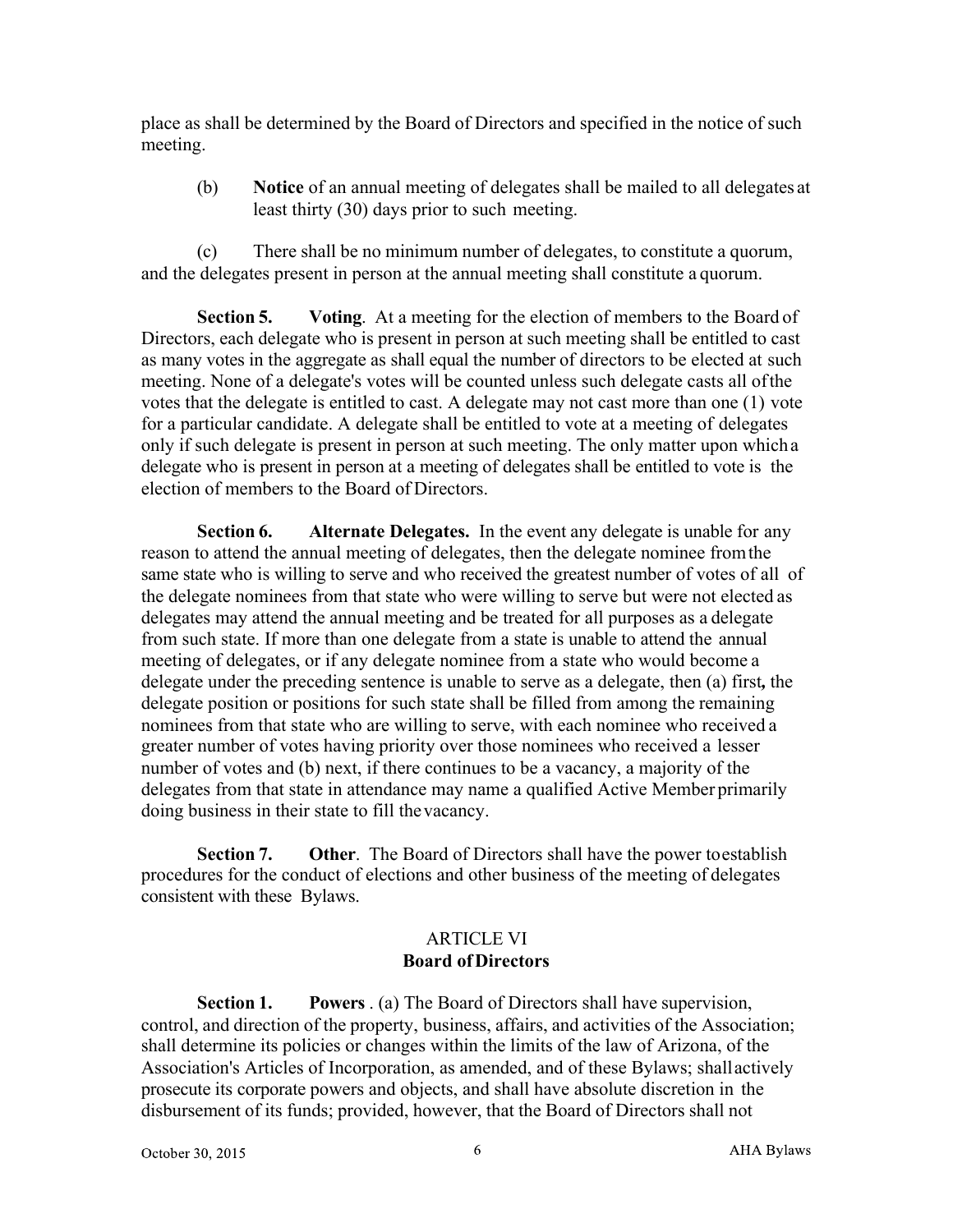authorize the Association to enter any activity not permitted to be transacted by a nonprofit corporation under the laws of Arizona and all income and property shall be applied exclusively to the nonprofit purposes of the Association, and no part thereof shall inure to the benefit of any private member or individual. The Board of Directors may adopt such rules and regulations for the control and conduct of the property, business, affairs, and activities of the Association as shall be deemed advisable. The Board of Directorsshall, prior to the annual meeting of members of the Association, elect the persons to serve as the president and vice president, and the persons so elected shall have served as a member of the Board of Directors for a one-year period prior to such annual meeting. It shall, at the annual meeting of the Board of Directors elect the other officers of the Association in accordance with these Bylaws. The Board of Directors or any officer duly authorized by it, shall appoint and fix the compensation to be paid to such employees and agents, including legal counsel, as shall be necessary to conduct the affairs of the Association. Through a designated officer of the Association the Board of Directorsshall present at each annual meeting of the membership a summary operating report and balance sheet of the Association, or of its operating subsidiaries, if any, and shallwithin ninety (90) days after said annual meeting publish in the publication designated to publish notices of meetings of the members, a summary of said operating report anda copy of the said balance sheet of the Association. It shall cause a copy of the said summary of the operating report and of the said balance sheet to be mailed to any member requesting same.

(b) Without the approval of three-fourths of all of the Directors given at a meeting especially called for such purpose after ten (10) days' written notice in advance thereofto each Director, no lien or encumbrance shall be created on any property of the Association.

(c) Any officer elected by the Board of Directors of the Association may be discharged only by the affirmative vote of a majority of the entire Board with or without cause at any time. Any employee may be discharged by the Board of Directors, orits duly authorized representative, at any time with or without cause.

**Section 2. Number**. The Board of Directors shall consist of twelve (12) Active Members or Representatives of Active Members of the Association, unless otherwise provided by the Articles of Incorporation or amendments thereto. As used in these Bylaws (i) a "Region" is one of the four (4) regions delineated on the map attached hereto as Exhibit A, and (ii) a Director is "from a Region" (or words of similar import) if the Director, or the member represented by the Director, is primarily engaged in doing business in that Region. At no time shall the Board of directors consist of more than four Active Members or Representatives of Active Members from any one Region.

#### **Section 3. Nomination of Directors**.

(a) The Nominating Committee shall nominate not less than three (3) nor more than six (6) candidates for election as Directors of the Association, each of whom shall be an Active Member or a Representative of an Active Member at the time of nomination and shall submit the names of those candidates to delegates at a meeting of delegates. In addition, any delegate present in person may nominate any Active **AHA Bylaws** October 30, 2015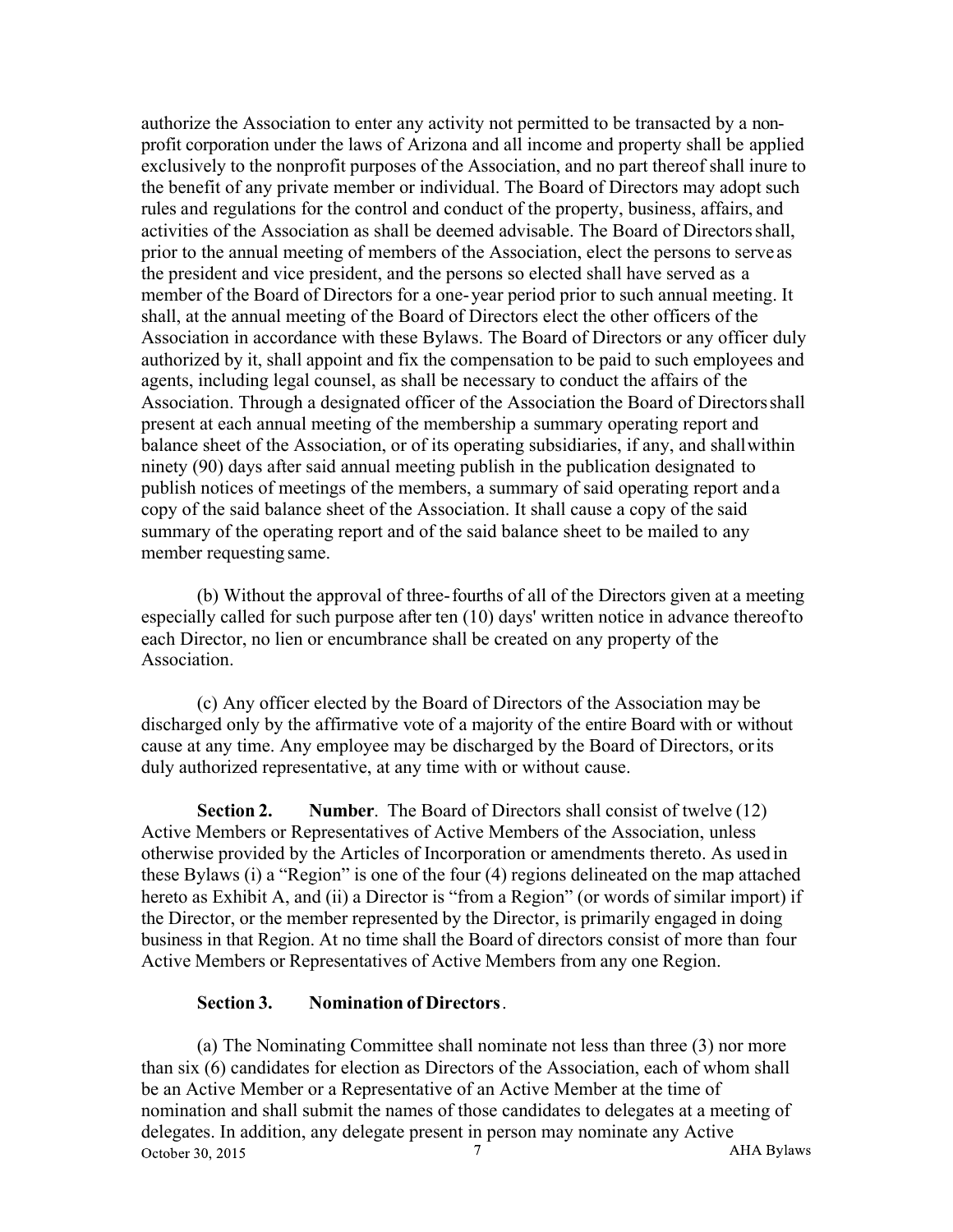Member as a candidate for Director at the meeting of delegates.

(b) If, the Board of Directors will, upon the expiration of the term of anycurrent Director, not have a Director who is from any one of the Regions, then at least two (2) of the candidates nominated by the Nominating Committee shall be from such Region.

(c) The Nominating committee shall not nominate any candidate who could not be elected by reason of the limitations under Section 4 (c) below. By way of illustration, if four (4) Directors from the same Region are serving on the Board of Directors and none of their terms expire at the election in question, then the Nominating Committee shall not nominate a candidate from that Region.

## **Section 4. Election and Term of Office**.

(a) At each annual meeting of delegates, the delegates, in accordance with the provisions of these Bylaws, shall elect three (3) Directors, with each Director elected to hold office for only one full term of four (4) years and until such Director's successor is duly elected and qualified or until such Director's death, resignation orremoval.

(b) The purpose of this paragraph (b) is to assure that at least one person on the Board of Directors will be from each of the four (4) Regions. Accordingly, if the Board of Directors, upon the expiration of the term of any current Director, would not have a Director from any one of the Regions, then the candidate for election who is fromthat Region and who receives the largest number of votes of all of the candidates nominated who are from that Region shall be elected to the Board of Directors, regardless ofhow many votes the other candidates receive.

(c) The purpose of this paragraph (c) is to assure that there are no more than four (4) persons on the Board of Directors from any one Region. Accordingly, no person from a Region shall be elected if as a result of the election of such person there would be more than four (4) persons who are from that Region then serving on the Board of Directors. If more than one person would be elected as a Director but for the provision of the immediately preceding sentence and such disqualification results in three or less Directors from that Region, then the candidate(s) so disqualified who receive the largest number of votes shall be elected a Director until there are four (4) Directors from that Region. By way of illustration, if there are three Directors from a Region that will continue as Directors after the subject election, and there are two candidates nominated who are from that Region, and such two candidates receive the largest number of votes of all candidates in that election, then only the candidate receiving the largest vote as between such two candidates shall be elected, resulting in four (4) Directors from such Region on the Board of Directors, and the other candidate shall not be eligible to be elected as a Director at that election.

(d) After satisfying the requirement of paragraph (b) above and subject to the procedures set forth in paragraph (c) above, any remaining openings on the Board of Directors shall be filled by those candidates who receive the largest number of votes.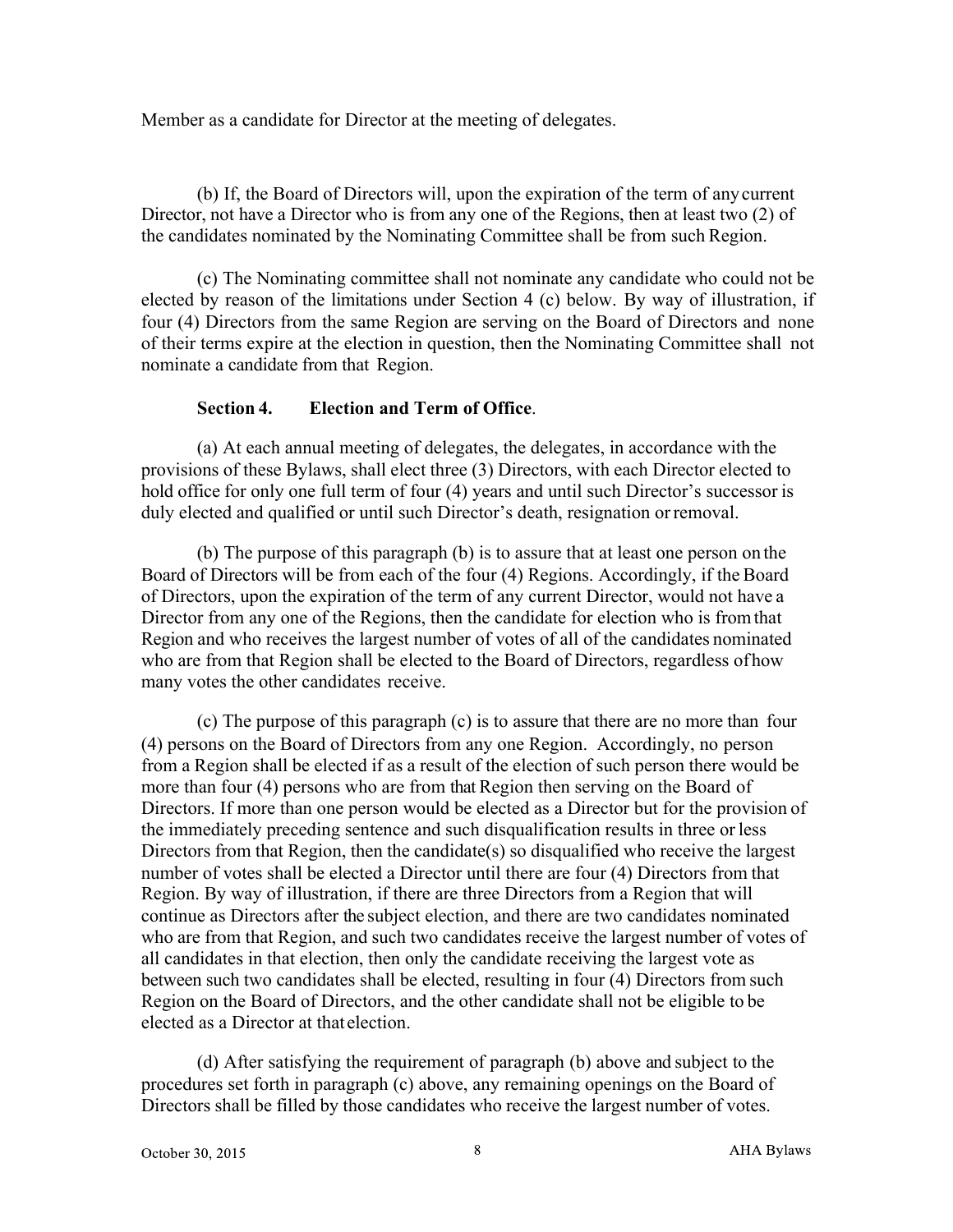**Section 5. Vacancies**. Subject to a maximum of four (4) Directors froma Region, vacancies in the Board of Directors resulting from the death, resignation, removal, incapacity or disqualification of any of the members of the Board shall be filled by a majority vote of the remaining Directors at the next regular or at a special meeting of the Directors held for that purpose, and such person or persons so chosen to fillsuch vacancy or vacancies shall serve for the unexpired term of his predecessor and until a successor is elected and qualified. As used herein, the term "disqualification" includes a director ceasing to be from the region such director was from at the time the director was elected. If, as a result of a vacancy, the Board of Directors does not have a Director from a Region, then the Board of Directors must fill the vacancy with a person from that Region. Directors so elected will be eligible to serve an additional full term if the unexpired term to which the Director is elected is for less than two years.

**Section 6. Removal**. Any director may be removed from office for cause by the affirmative vote of three-fourths of all of the other duly qualified and acting Directors of the Board at any special meeting of the Board of Directors called for that purpose; provided that a copy of the notice of such special meeting is sent at least ten (10) days in advance of such meeting by registered mail addressed to each Director, including the Director whose removal or suspension is to be considered. No charges against anysuch Director shall be considered unless the same have been preferred in writing and signed by the person or persons preferring such charges and filed with the executive vice president of the Association at least twenty days prior to the date of the meeting at which the charges are to be considered. Such accused Director shall have the right to be confronted by his accusers and to show cause why he should not be removed, but the remaining members of the Board of Directors (that is those other than the accused) shall be the sole judges as to the advisability of the removal or suspension of such Director and upon its removal the office shall be declared vacant and the Board shall proceed to fill the sameas in the case of other vacancies.

**Section 7. Compensation**. No Director shall receive compensation for any services he may render to the Association, provided that each shall be reimbursed forhis actual expenses.

**Section 8. Meetings of the Board of Directors** . (a) Regular orspecial meetings of the Board of Directors may be held at such time and place, anywhere within the continental United States, as the Board of Directors may determine or, in the case of special meetings, as may be determined by the president or executive vice president and specified in the notice of said meeting. Any regular or special meeting of the Boardof Directors may be held by means of conference telephone or similarcommunications equipment by means of which all persons participating in the meeting can hear each other, and participation by such means shall constitute presence in person atsuch meeting. The annual meeting of the Board of Directors shall be held in KansasCity, Missouri, immediately following the adjournment of the annual meeting of delegates. Special meetings of the Board of Directors may be called by the president or executive vice president or by a majority of the Board ofDirectors.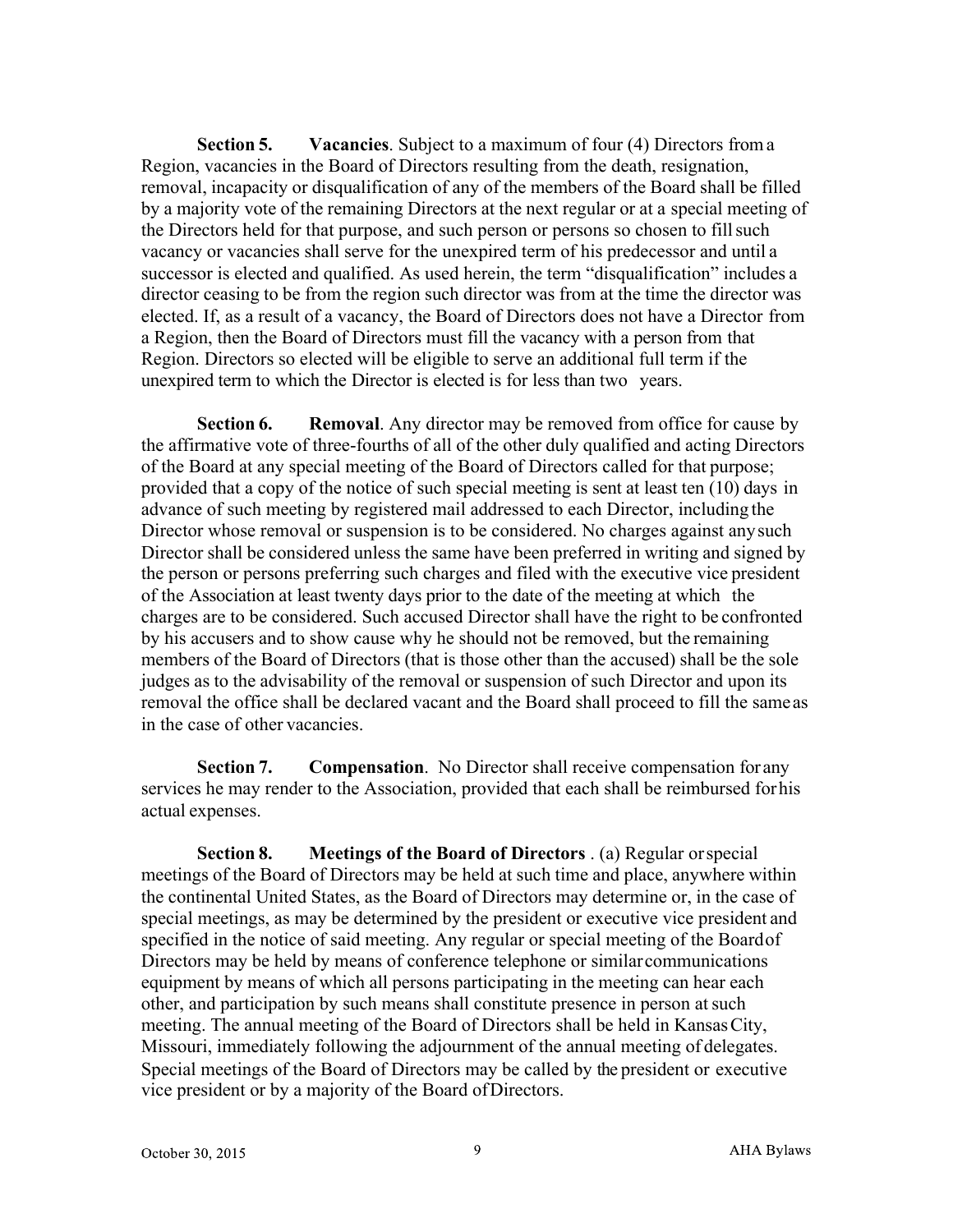(b) Written notice of each regular and special meeting of the Board of Directors, except the annual meeting, shall be mailed or telecopied to the last known post office address of each member of the Board of Directors at least seven (7) days in advance of such meeting. Notices of such meetings shall state the time and place of themeetings, but need not state the purposes thereof.

(c) All Directors present and voting at any meeting of the Board ofDirectors, annual, regular, or special, shall be deemed to have waived any and all objection to the time or place of holding of such meeting or to the sufficiency of the notice thereof unless notice of the specific objection shall have been given to the Board of Directors in writing before participating in any business or voting at such meeting. Directors may waive in writing the necessity of notice of any special or regular meeting.

(d) The Board of Directors may take action without a meeting if the action is taken by all of the Directors. The action must be evidenced by one or more written consents describing the action taken, signed by each director and included in the minutes filed with the corporate records reflecting the action taken.

**Section 9. Quorum.** At all meetings of the Board of Directors there shall be present at least seven (7) members of the Board of Directors in order to constitute a quorum. A lesser number than a quorum may adjourn until a quorum is secured, butno business may be transacted at any meeting unless a quorum is present.

**Section 10. Voting**. A majority vote of the Directors present at any regular or special meeting regularly called and held, at which a quorum is present, shall constitute the action of the entire Board except with respect to matters concerning which the affirmative vote of a larger number of Directors is specially required by these Bylaws or by law.

**Section 11. Seal**. The Directors may adopt a seal for the Association.

## **ARTICLE VII Committees**

**Section 1**. **Executive Committee.** (a) At each annual meeting of the Board of Directors, the President shall appoint from among the Board of Directors four (4) members, which members so appointed, together with the President shall constitute the executive committee of the Board. The President of the Association shall serve as the chairman of the executive committee. During the intervals between the meetings of the Board of Directors, the executive committee shall possess and may exercise all the powers of the Board of Directors, except with respect to the removal of Directors (Section 6, Article VI, hereof), and the creation of debts and liens (Section 1 (b) Article VI, hereof), the imposition of penalties under Article XI and the amendment of Bylaws (Article XVII), the amendment of the Articles of Incorporation of the Associationand any other powers which a committee of the Board of Directors is prohibited by lawfrom exercising. All action by the executive committee shall be reported to the Board of Directors at its meeting next succeeding such action.

April 23, 2004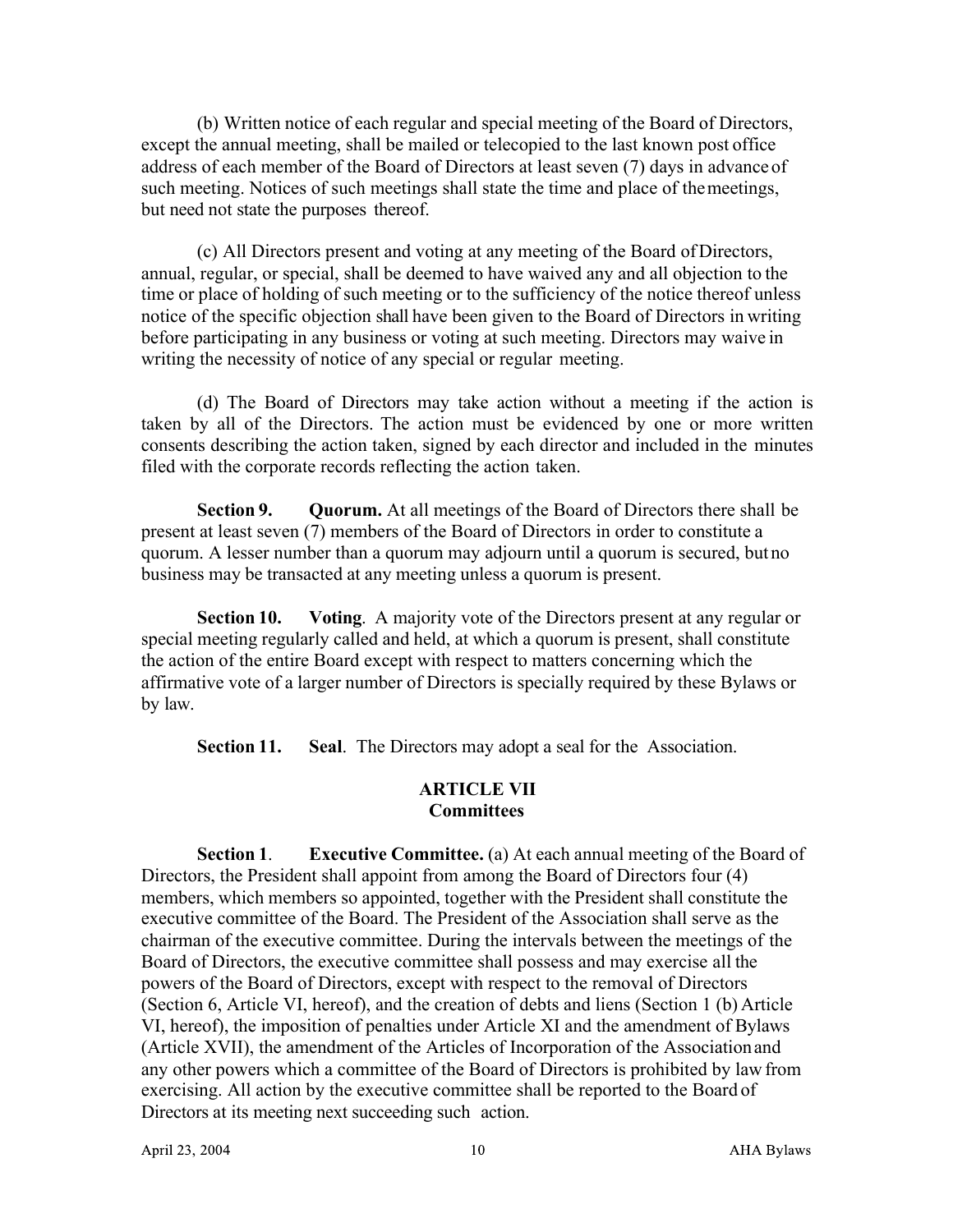(b) Regular minutes of the proceedings of the executive committee shall be kept in a book provided for that purpose. Vacancies in the executive committee may be filled by the President who shall appoint to such vacancy or vacancies a member of the Board of Directors. A majority of the executive committee shall be necessary to constitute a quorum and in every case the affirmative vote of a majority of the members presentat any meeting of the executive committee shall be necessary for the passage of any resolution. The executive committee may act by the written resolution of aquorum thereof although not formally convened. Meetings of the executive committee shall be called by the president or executive vice president upon two (2) days' written noticeby mail or telecopied to the last known post office address of each member of the executive committee which notice shall state the time and place of such meeting. Said notice need not state the purposes of said meeting and any business may be transacted thereat.

**Section 2. Nominating Committee.** Not less than six (6) months prior to the annual meeting of membership, the executive committee of the Board of Directorsshall appoint a nominating committee, consisting of five (5) Active Members of the Association. The nominating committee shall nominate Active Members as candidates for election to the Board of Directors in accordance with the procedures set forth in these Bylaws. At that time, the Executive Committee of the Board of Directors shall appoint one of the five as Chairman of the nominating committee. The board will ratify the nominating committee presented by the executive committee. The nominating committee will be made up of Active Members representing all four (4) Regions*.*

**Section 3. Other Committees.** The President of the Board of Directorsmay appoint such other temporary or standing committees from among its members as it deems desirable and vest therein such powers as it deems appropriate, subject to Board approval.

#### **ARTICLE VIII** Officers

**Section 1. General.** The officers of the Association shall be a president; vice president; executive vice president and chief executive officer; treasurer; secretary; assistant secretary; assistant treasurer; and such other officers, as may be appointed from time to time by the Board of Directors. The president and vice president shall beelected from among the members of the Board of Directors. The president and the vice president shall have served as members of the Board of Directors for a one-year period to be eligible to be elected to such offices. All other officers of the Association shall be appointed by the Board of Directors at their special meeting.

**Section 2. President.** The president shall be the Chairman of the Board of the Association, shall preside at all meetings of the membership, the Board of Directors, and the executive committee. He shall be chairman of the executive committee and shall be ex-officio member of every other standing or temporary committee. He shall exercise such authority and perform such duties as the Board of Directors may from time to time prescribe.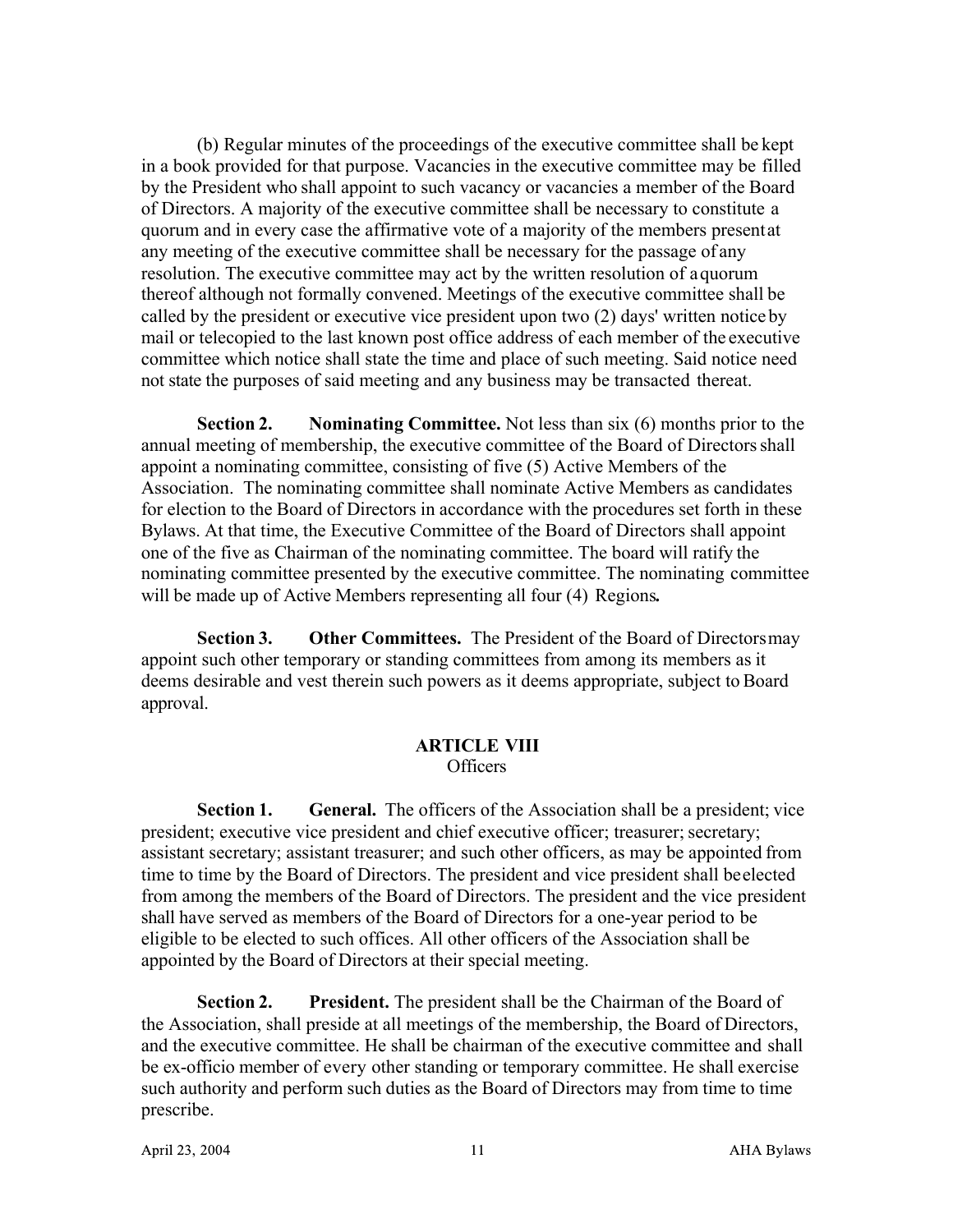**Section 3. Vice President.** In the event of the death, absence, incapacity, or refusal to act of the president, the vice-president shall possess all the powers and perform all the duties of the president. The vice president shall do and perform such otherduties as may be from time to time assigned to him by the Board ofDirectors.

**Section 4. Executive Vice President and Chief Executive Officer.** The executive vice president and chief executive officer shall be the managing, administrative, and clerical officer of the Association. Unless contrary provision be made by the Board of Directors and subject to such limitations as may be imposed by the Board of Directors, the executive vice president and chief executive officer shall act asthe authorized representative of the Board of Directors in signing all contracts and other written instruments binding the Association, hiring, discharging, fixing, or modifying the duties, salaries, or other compensation of employees of the Association. He shall make all reports and statements required by any laws of the United States, the State ofArizona, the State of Missouri, or any other duly constituted and established public governmental authority or as may be required by the Board of Directors.

He shall be the legal custodian of all of the books, papers, records, (except accounting) of the Association and shall permit, at such reasonable times as maybe requested, an inspection of any or all of such books, deeds, instruments, papers, and records by any Director of the Association and shall, upon reasonable demandtherefore and without cost, furnish to any suchDirector a full, true and complete copy of any paper or record in his possession.

He shall perform all other duties ordered by the president or the Boardof Directors or which usually pertain to the office of chief executive officer ofthe Association.

**Section 5. Secretary.** The secretary shall keep full, true, and correct minutes of all meetings of the Board of Directors, the executive committee, and/orAssociation; he shall issue all notices of meetings required to be given; he shall have charge of and keep in his possession the seal of the Association and affix the same to deeds and other instruments necessary to be sealed, when properly authorized to do so. He shall perform all other duties ordered by the president or the Board of Directors.

**Section 6. Assistant Secretaries.** Assistant secretaries may be appointedby the Board of Directors and in the absence, permanent disability, refusal to act, or deathof the secretary shall perform all of the duties of the secretary and in addition thereto shall perform such other duties as may be assigned by the president or the Board ofDirectors.

**Section 7. Treasurer.** The treasurer shall have supervision and custody of all moneys and securities of the Association; shall cause to be kept full and accurate accounts of the receipts and disbursements of the Association in books belonging toit; shall cause all moneys and other valuable effects to be deposited in the name and to the credit of the Association in such accounts and in such depositories as may be designated by the Board of Directors, shall disburse and supervise the disbursement of funds ofthe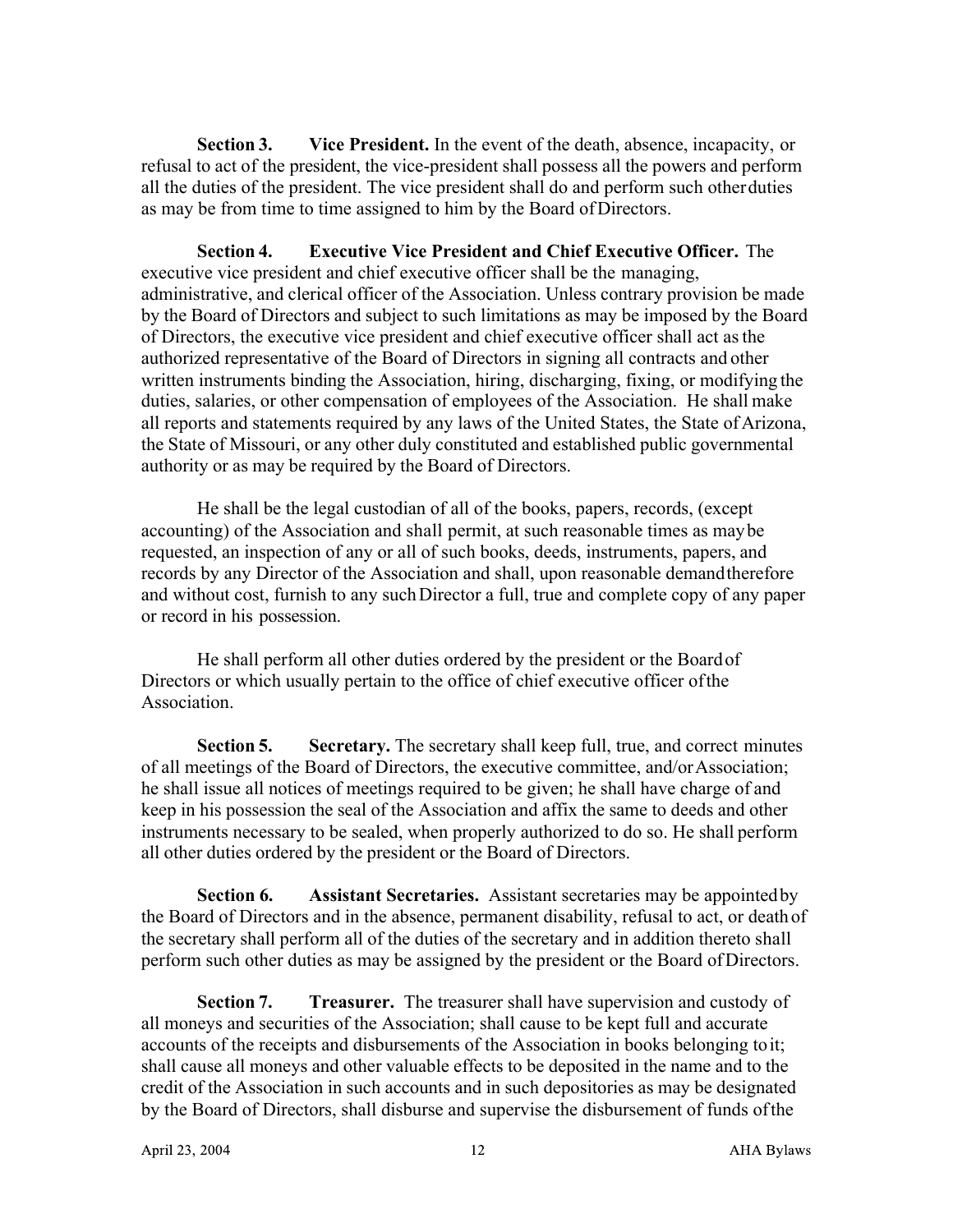Association in accordance with authority of the Board of Directors, taking proper vouchers therefore; shall render to the president and Board of Directors at regular meetings of the Board of Directors or whenever the president or the Board ofDirectors require, a written detailed account of his transactions as treasurer and of the financial condition of the Association, including a statement of all its assets, liabilities, and financial transactions; shall perform such other duties as usually pertain to the office of treasurer. The treasurer shall be relieved of all responsibility for any securities or moneys or the disbursement thereof committed by the Board of Directors to the custody of any other person or corporation, or the supervision of which is delegated by the Boardof Directors to the custody of any other person or corporation, or the supervision of which is delegated by the Board of Directors to any other officer, agent, or employee, or forthe performance of any other duties of the treasurer delegated by the Board of Directorsto any other officer, agent, or employee, and he shall not be responsible for any actions of an assistant treasurer or other officer, agent or employee of the Association.

**Section 8. Assistant Treasurers.** Assistant treasurers may be appointed by the Board of Directors and in the absence of, refusal to act, or death of the treasurer,shall perform all of the duties of the treasurer and in addition thereto shall perform suchother duties as may be assigned by the president or the Board of Directors.

**Section 9. Division of Authority.** Any two (2) or more offices may beheld by the same person, except each of the offices of president, vice president, treasurer and secretary shall be held by separate persons. The Board of Directors may delegate some or all of the functions, duties, powers, and responsibilities of any officer to any other officer or to any other agent, employee of the Association or other responsible person, provided that in the event of such delegation the officer from whom such responsibility has been transferred shall be thereafter relieved of all responsibility for the proper performance of such function or duty or the proper exercise of such power or responsibility.

**Section 10. Vacancies.** Vacancies occasioned by the death, resignation, incapacity, or removal of officers of the Association, whether or not elected by theBoard of Directors, shall be filled by a majority vote of the Directors at the next regular or at a special meeting of the Board of Directors called for that purpose and such person or persons so chosen to fill such vacancy or vacancies shall serve until the next annual election of officers or until their successors are elected andqualified.

# **ARTICLE IX Indemnification**

**Section 1. Indemnification in Actions by Third Parties.** The Association shall indemnify each person who has been or is a party or is threatened to be made a party to any threatened, pending or completed action, suit or proceeding, whether civil, criminal, administrative, investigative or appellate (other than an action by or in the right of the Association) by reason of the fact that such person is or was serving in an Indemnifiable Capacity against all liabilities and expenses, including, withoutlimitation,

13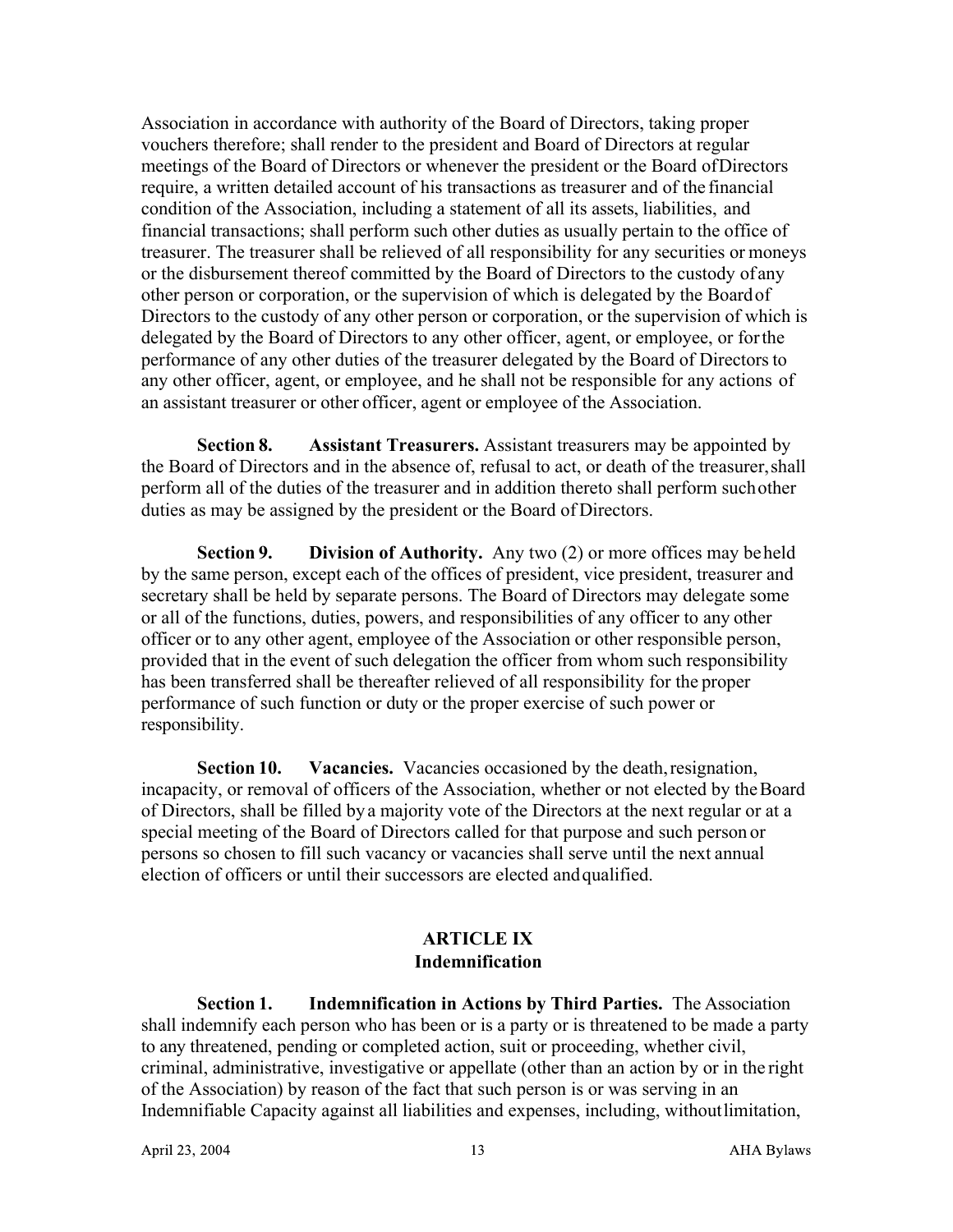judgments, amounts paid in settlement (provided that such settlement and all amounts paid in connection therewith are approved in advance by the Association in accordance with Section 4 of this Article IX, which approval shall not be unreasonably withheld or delayed), attorneys' fees, ERISA excise taxes or penalties, fines and other expenses actually and reasonably incurred by such person in connection with such action, suit or proceeding (including, without limitation, the investigation, defense, settlement or appeal of such action, suit or proceeding) if such person acted in good faith and in a manner such person reasonably believed to be in or not opposed to the best interests of the Association, and , with respect to any criminal action or proceeding, had no reasonable cause to believe such person's conduct was unlawful; provided, however, that the Association shall not be required to indemnify or advance expenses to any suchperson seeking indemnification or advancement of expenses in connection with an action, suitor proceeding initiated by such person (including, without limitation, any cross-claim or counterclaim) unless the initiation of such action, suit or proceeding was authorized by the Board of Directors of the Association or as otherwise provided in Section 4 of this Article IX. The termination of any such action, suit or proceeding by judgment, order, settlement, conviction or under a plea of no contest or its equivalent shall not, ofitself, create a presumption that the person did not act in good faith and in a manner which such person reasonably believed to be in or not opposed to the best interests of the Association, and, with respect to any criminal action or proceeding, that such person had reasonable cause to believe that such person's conduct was unlawful.

**Section 2.** Indemnification in Action, by or in the Right of Association. The Association shall indemnify each person who has been or is a party or is threatened to be made a party to any threatened, pending or completed action or suit by or in the right of the Association to procure a judgment in its favor by reason of the fact that such person is or was serving in an Indemnifiable Capacity against amounts paid in settlement thereof (provided that such settlement and all amounts paid in connection therewith are approved in advance by the Association in accordance with Section 4 of this Article IX, which approval shall not be unreasonably withheld or delayed) and all expenses (including attorneys' fees) actually and reasonably incurred by such person in connection with the defense or settlement of such action or suit (including, without limitation, the investigation, defense, settlement or appeal of such action or suit) if such person acted in good faith and in a manner such person reasonably believed to be in or not opposed to the best interests of the Association; provided, however, that no indemnification under this Section 2 of this Article IX shall be made in respect of any claim, issue or matter as to which such person shall have adjudged to be liable to the Association unless and onlyto the extent that the court in which the action or suit is brought determines upon application that, despite the adjudication of liability and in view of all the circumstances of such case, the person is fairly and reasonably entitled to indemnity for such expenses which the court shall deem proper.

**Section 3. Indemnification for Success on the Merits or Otherwise.**  Notwithstanding the other provisions of this Article IX, to the extent that a person serving in an Indemnifiable Capacity has been successful on the merits or otherwise in defense of any action, suit or proceeding referred to in Section 1 or Section 2 ofthis Article IX (including, without limitation, the dismissal of any such action, suit or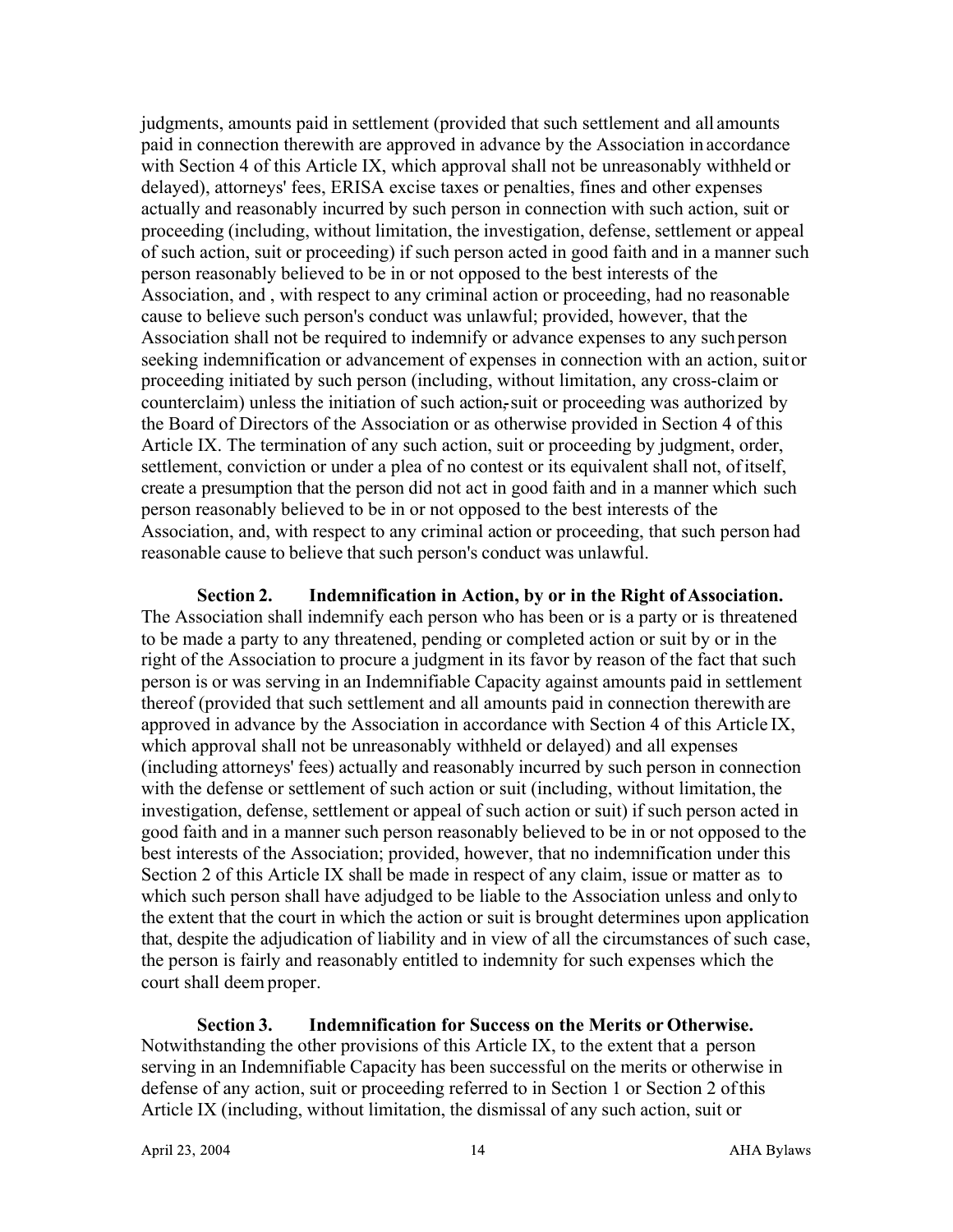proceeding without prejudice or, with the prior approval of the Association in accordance with Section 4 of this Article IX, the settlement of such action, suit or proceeding without admission of fault or liability), or in defense of any claim, issue or matter therein, such person shall be indemnified against any amounts which may be approved by the Association to be paid in settlement of any such action, suit or proceeding and against expenses (including attorneys' fees) actually and reasonably incurred by such personin connection therewith.

For purposes of this Section 3, references to "the Association" shall includein addition to the resulting or surviving corporation, any constituent corporation (including any constituent of a constituent) absolved in a consolidation or merger as well as the resulting or surviving corporation so that any person who is or was a director or officer of such constituent corporation, or is or was serving at the request of such constituent corporation as a director, officer, employee, or agent of any other enterprise, shallstand in the same position under the provisions of this Section 3 with respect to the resultingor surviving corporation as such person would have if such person had served the resulting or surviving corporation in the same capacity.

**Section 4. Determination of Right to Indemnification.** Prior to indemnifying a person pursuant to the provisions of Section 1 or Section 2 of thisArticle IX, unless ordered by a court and except as otherwise provided by Section 3 of this Article IX, the Association shall determine that such indemnification is proper in the circumstances because such person has met the specified standard of conduct entitling such person to indemnification as set forth under Section 1 or Section 2 of this Article IX. Any determination that a person shall or shall not be indemnified under the provisions of Section 1 or Section 2 of this Article IX shall be made (i) by the Board of Directors by a majority vote of a quorum consisting of directors who were not parties to the action, suit or proceeding, (ii) if such quorum is not obtainable, in a written opinion ofindependent legal counsel appointed by a majority of the disinterested directors for that purpose, (iii) if there are no disinterested directors, by the court or other body before which theaction, suit, or proceeding was brought or any court of competent jurisdiction upon the approval of an application by any person seeking indemnification, in which case indemnification shall include all expenses, including attorney's fees, actually and reasonably incurredin connection with any such action (including, without limitation, the investigation, defense, settlement or appeal of such action), or (iv) by act of the members: provided,however, that in the event such determination is adverse to the person to be indemnified hereunder, such person shall have the right to maintain an action in any court of competent jurisdiction against this corporation to determine whether or not such person has metthe requisite standard of conduct and is entitled to such indemnification hereunder. For the purposes of such court action, an adverse determination as to the eligibility of a person for indemnification made pursuant to any clauses (i), (ii) or (iii) of this Section 4 shall not constitute a defense to such action nor create a presumption regarding such person's eligibility for indemnification hereunder. If such court action is successful and the person is determined to be entitled to such indemnification, such person shall be reimbursed by this corporation for all fees and expenses (including attorney's fees) actually and reasonable incurred in connection with any such action (including without limitation the investigation, defense, settlement or appeal of such action).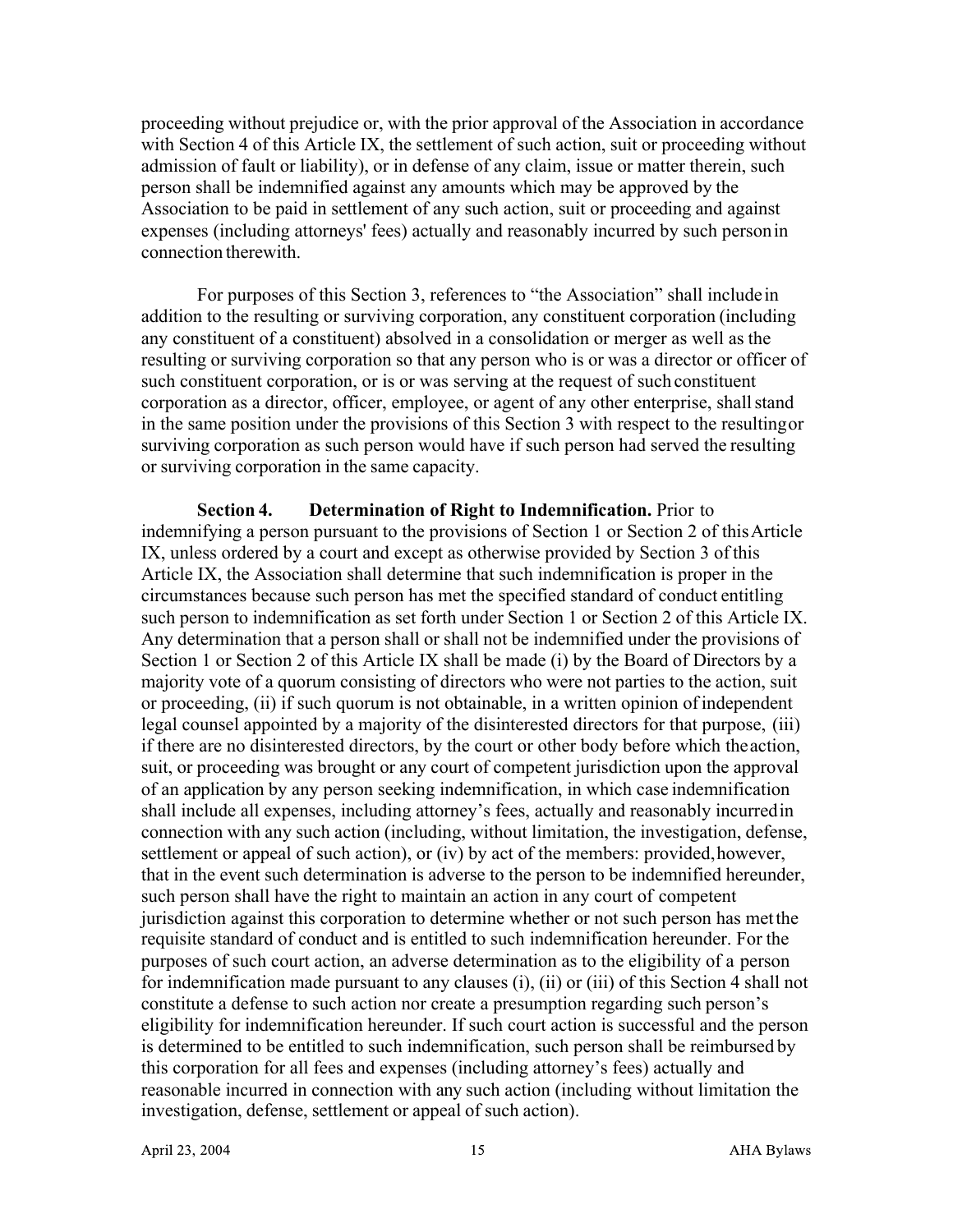**Section 5. Advancement of Expenses.** Expenses (including attorney'sfees) actually and reasonably incurred by a member, director, officer, employee or agent of the Association who may be entitled to indemnification hereunder in defending an action, suit or proceeding, whether civil, criminal, administrative, investigative, or appellate, shall be paid by the Association in advance of the final disposition of such action, suit,or proceeding as authorized by the Board of Directors in the specific case upon receipt of an undertaking by or on behalf of such person to repay such amount unless it shall ultimately be determined that such person is entitled to indemnification by the Association. In no event shall any advance be made in instances where it isreasonably and promptly determined (i) by the Board of Directors by a majority vote of a quorum consisting of directors who were not parties to the action, suit or proceeding, (ii) if such quorum is not obtainable, or even if obtainable, if a quorum of disinterested directors so directs, by independent legal counsel in a written opinion, or (iii) by the members, that, based upon the facts known to the board, counsel or members of this corporation at the time such determination is made, such person acted in bad faith and in a manner thatsuch person did not believe to be in or not opposed to the best interest of this corporationor, with respect to any criminal proceeding, that such person believed or had reasonable cause to believe such person's conduct was unlawful. In no event shall any advancebe made in instances where the board, members of this corporation or independent legal counsel reasonably determines that such person deliberately breached such person's duty to this corporation or itsmembers.

**Section 6. Non-Exclusivity**. The indemnification and the advancement of expenses provided by this Article IX shall not be exclusive of any other rights towhich those seeking indemnification or advancement of expenses may be entitled under any statute, the Articles of Incorporation, these Bylaws or any agreement, vote of members or disinterested directors, policy of insurance or otherwise, both as to action in theirofficial capacity and as to action in another capacity while holding their respective offices, and shall not limit in any right which the Association may have to make additional indemnifications with respect to the same or different persons or classes of persons. The indemnification and advancement of expenses provided by this Article IX shall continue as to a person who has ceased to serve in an Indemnifiable Capacity and shall inure to the benefit of the heirs, executors and administrators of such a person.

**Section 7. Insurance.** This corporation may purchase and maintain insurance on behalf of any person who is or was a director, officer, agent or employee of this corporation, or is or was serving at the request of this corporation as a director, officer, agent or employee of any Other Enterprise, against any liability asserted againstsuch person and incurred by such person in any such capacity, or arising out of suchperson's status as such, whether or not this corporation would have the power to indemnify such person against such liability under the provisions of this Article IX.

**Section 8**. **Vesting of Rights.** The rights granted or created hereby shall be vested in each person entitled to indemnification hereunder as a bargained-for, contractual condition of such person's serving or having served in an Indemnifiable Capacity and while this Article IX may be amended or repealed, no such amendment or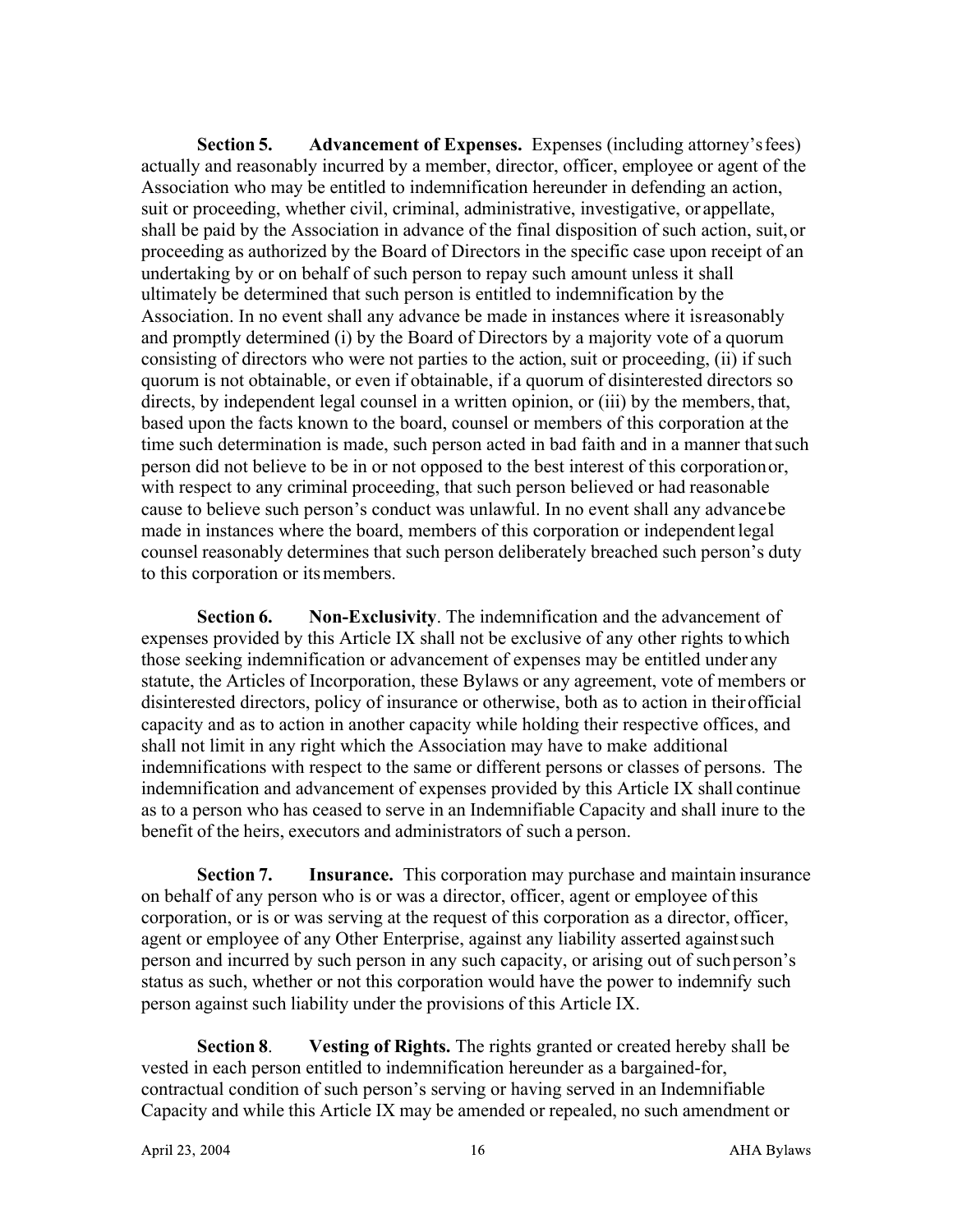repeal shall release, terminate or adversely affect the rights of such person under this Article IX with respect to any act taken or the failure to take any act by such personprior to such amendment or repeal or with respect to any action, suit or proceeding with respect to such act or failure to act filed before or after such amendment orrepeal.

## **Section 9. Certain Definitions. For purposes of this Article IX.**

(i) References to serving in an "Indemnifiable Capacity" shallmean service by a person as a director or officer of this corporation or service by a person at this corporation's request as a director, officer, employee,or agent of any Other Enterprise (as hereinafter defined);

(ii) References to "Other Enterprises" or "Other Enterprise"shall include without limitation any other corporation, partnership, limited liability company, joint venture, trust or employee benefit plan;

(iii) References to "fines" shall include any excise taxes assessed ona person with respect to an employee benefit plan;

(iv) References to "defense" shall include investigations of any threatened, pending or completed action, suit or proceeding as well as appeals thereof and shall also include any defensive assertion of acrossclaim or counterclaim;

(v) References to "serving at the request of this corporation" shall include any service as a director, officer, employee, or agent of a corporation which imposes duties on, or involves services by, such director, officer, employee, or agent with respect to an employee benefit plan, its participants, or beneficiaries;

(vi) A person who acted in good faith and in a manner such person reasonably believed to be in the interest of the participants and beneficiaries of an employee benefit plan shall be deemed to have acted in a manner "not opposed to the best interests of this corporation";

(vii) Unless the board of directors of this corporation shall determine otherwise, any director or officer of this corporation who shall serve as a director, officer, employee, or agent of any Other Enterprise of which this corporation, directly or indirectly, is a shareholder or creditor, or inwhich this corporation is in any way interested, shall be presumed to be serving as such director, officer, employee, or agent at the request of this corporation; and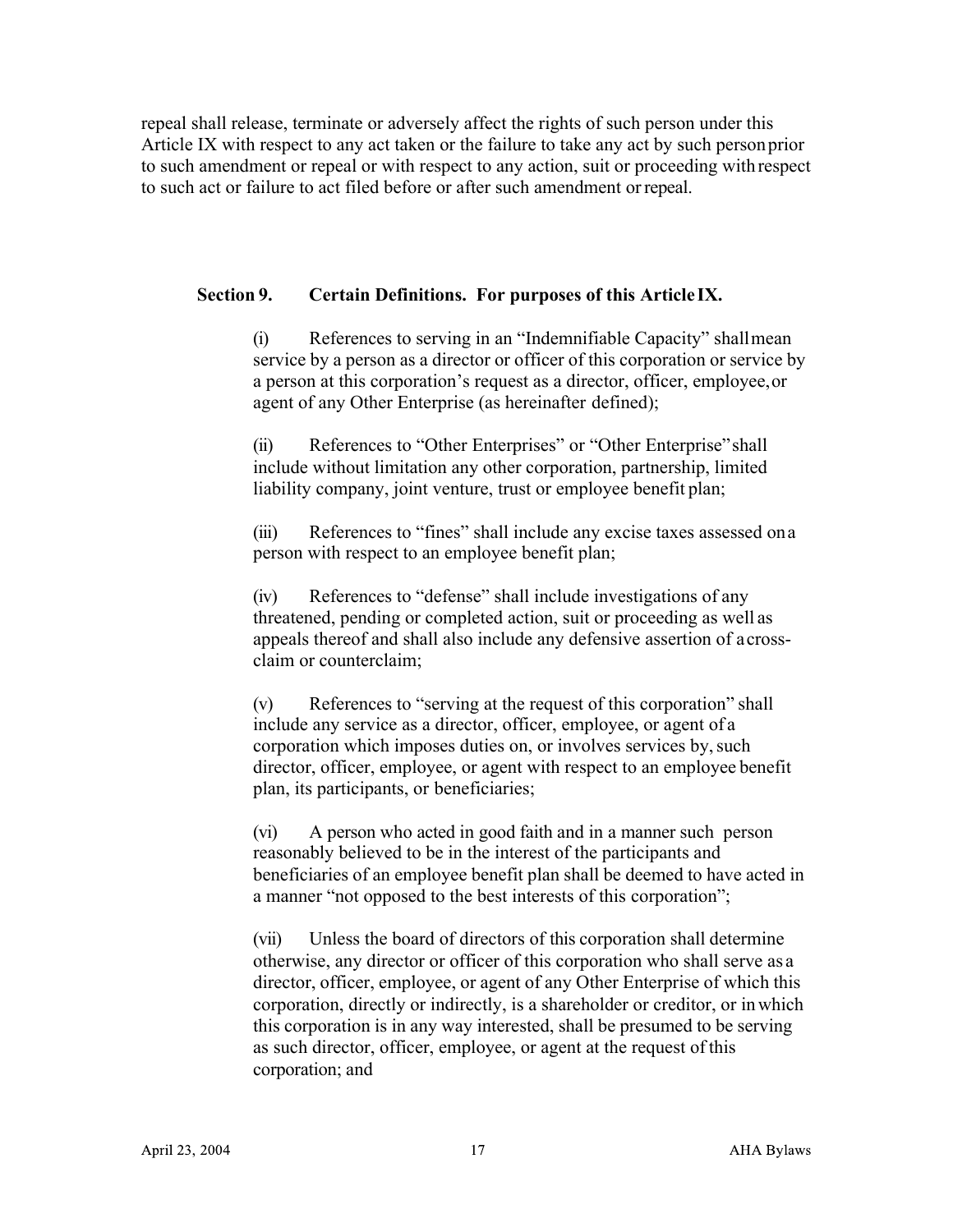(viii) In all other instances where any person shall serve as a director, officer, employee, or agent of any Other Enterprise, if it is not otherwise established that such person is or was serving as such director, officer, employee or agent at the request of this corporation, the board of directors of this corporation shall determine whether such person is or was serving at the request of this corporation, and it shall not be necessary to showany actual or prior request for such service, which determination shall befinal and binding on this corporation and the person seeking indemnification.

**Section 9. Severability.** If any provision of this Article IX or theapplication of any such provision to any person or circumstance is held invalid, illegal or unenforceable for any reason whatsoever, the remaining provisions of thisArticle IX and the application of such provision to other persons or circumstancesshall not be affected thereby and to the fullest extent possible the court finding such provision invalid, illegal or unenforceable shall modify and construe the provision so as to render it valid and enforceable as against all persons or entities and to give the maximum possible protection to persons subject to indemnification hereby within the bounds of validity, legality and enforceability. Without limiting the generality of the foregoing, if any person who is or was serving in an Indemnifiable Capacity is entitled under any provision of this Article IX to indemnification by this corporation for some or a portion of the judgements, amounts paid in settlement, attorney's fees, ERISA excise taxes or penalties, fines or other expenses actually and reasonably incurred by any such person in connection with any threatened, pending or completed action, suit orproceeding (including without limitation, the investigation, defense, settlement or appealof such action, suit or proceeding), whether civil, criminal, administrative, investigative or appellate, but not, however, for all of the total amount thereof, this corporation shall nevertheless indemnify such person for the portion thereof to which such person is entitled.

#### ARTICLE X **Hereford Records**

The executive vice president shall cause to be kept and preserved in the office of the Association a full and complete record, known as the American Hereford Record (a) of the tattoo, sex, date of birth, owner, sire, and dam of every purebred Hereford offered for registry in said records in accordance with the rules governing entries therein; and (b) of all subsequent transfers of ownership of animals so recorded.

The Board of Directors shall establish rules governing entries and transfers in and on such records and shall establish fees to be paid by members and non-members as a condition to such entries and transfers and for the issuance of certifications thereof. The Board of Directors shall have power to establish penalties which shall be collected, asa condition to such entry or transfer from members and non-members who shall present an application for registration or transfer under such circumstances as shall, in the judgment of the Board of Directors, warrant the imposition of such penalty. The rules adopted by the Board of Directors governing the entries and transfers on such records, together with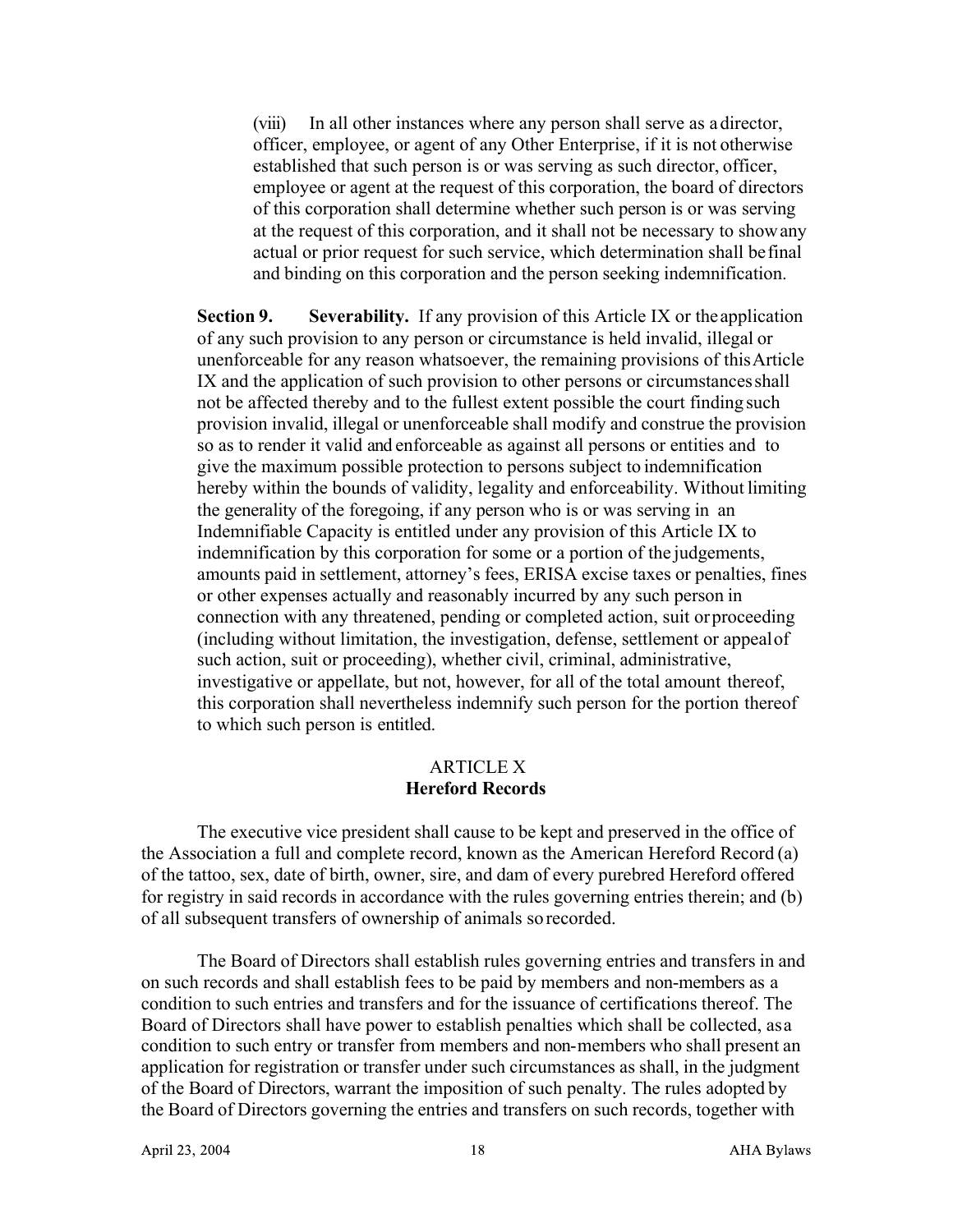any fees and penalties established by the Board of Directors, shall be printed and distributed from time to time to the members of the Association and to such other persons as the Board of Directors may deem desirable and shall be binding upon members and upon all other persons who shall apply for registration, transfers, or other action pursuant thereto.

#### ARTICLE XI

### **Violation of Rules or Bylaws; Imposition of Suspensions and Sanctions**

The Board of Directors or the executive committee of the Board of Directorsshall have the power to impose suspensions and sanctions as provided in this Article XI for violations of the rules or bylaws of the Association. Whenever any complaint is made to the Association or whenever the Association otherwise receives information regarding such a violation, such complaint or information shall be referred to the Board of Directors or to the executive committee of the Board of Directors. Upon receipt of suchcomplaint or information, either the Board of Directors or the executive committee may impose such sanctions as it deems advisable against the animal, its owner and the members involved, or any of them, prior to granting an opportunity to the owner and/or the members involved for a hearing thereon, if in the opinion of the Board of Directors orthe executive committee that the nature of the matter and the interest of the Associationand its members require such sanctions prior to a hearing on the matter. Without limitingthe generality of the foregoing, the Board of Directors or executive committee may temporarily suspend registration of any animal which is the subject of such alleged violation and during the period of such suspension, (i) transfer of ownership of the animal will not be recognized by the Association, (ii) registration of the animal's descendants will not be processed, and (iii) the animal may not participate in programs oractivities sponsored by theAssociation.

The Association shall immediately send a written notice (the "Notice") by certified or registered mail to the members and/or the owner of any animal againstwhom or which any sanctions have been imposed pursuant to the preceding paragraph. The Notice shall contain a summary of the alleged violation and information upon which the Board or the executive committee had acted and shall set forth the time and location ofa hearing after which the Board or the executive committee shall make a final determination of whether or not a violation has occurred. Such hearing shall be within twenty (20) days of the date of the Notice, but any member or owner involved shall have the option to designate to the Association a later date for the hearing at a time mutually satisfactory to the Association and such member or owner, but no later than ninety (90) days after the date of the Notice and provided a written request for a later hearing is received by the Association at least seven (7) days before the scheduled hearing.

If the Board of Directors or executive committee determines that there is reasonable ground to believe that an alleged violation of the rules or bylaws of the Association has occurred but that the imposition of sanctions prior to a hearing on the matter is not required, the Board of Directors or the executive committee may designate a date for a hearing on the matter and order the members or owner of any animal involved in the alleged violation to appear at the hearing and answer the allegations. The notice of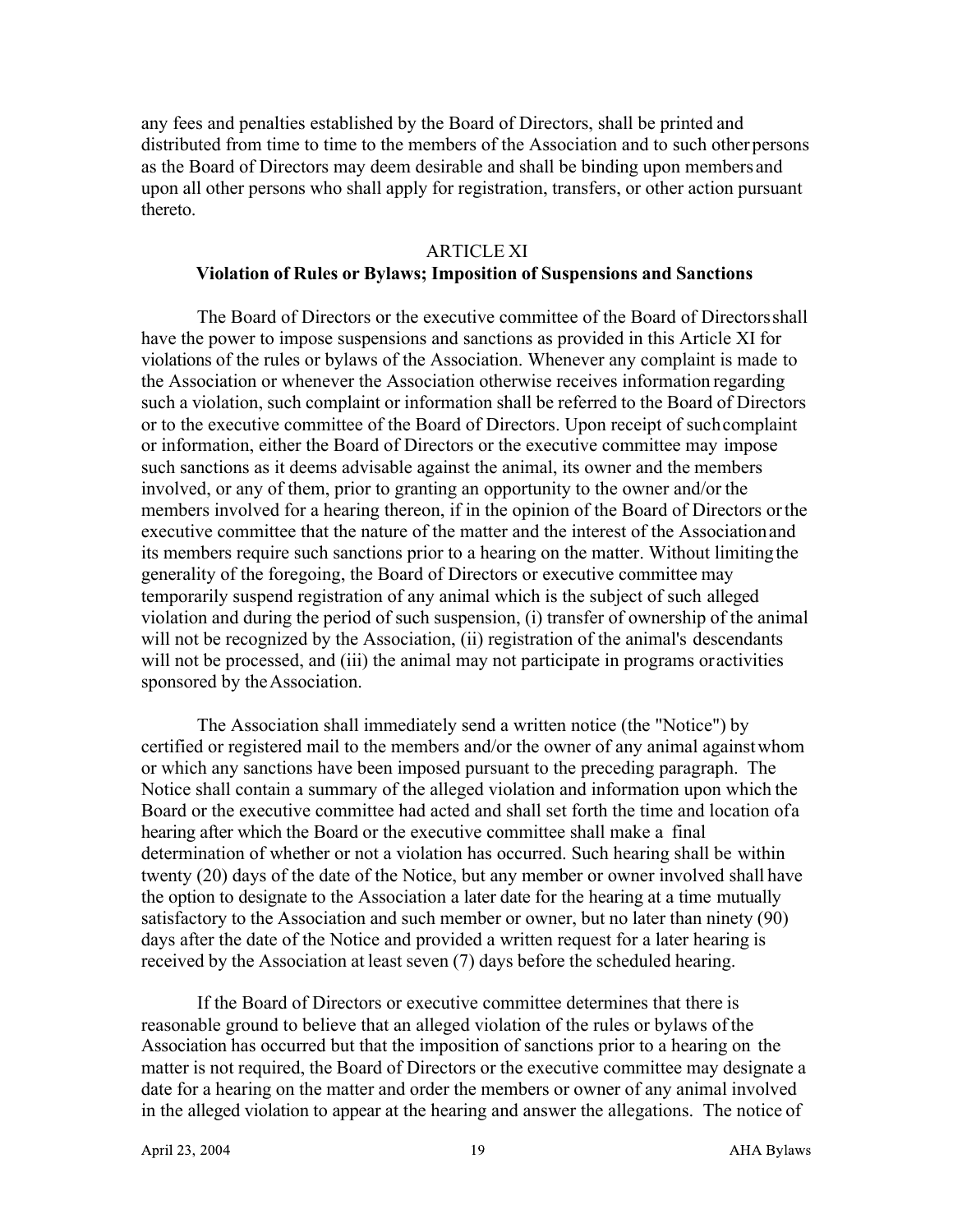the hearing shall set forth information similar to that required in the Notice referred toin the precedingparagraph.

If a member or owner who has been notified of a hearing or ordered to appear at a hearing under either of the two (2) preceding paragraphs does not appear and a subsequent date for a hearing has not been mutually agreed upon, the alleged violation shall be deemed to have been conclusively established and any decision with respect thereto, including any sanction imposed by the Board of Directors or executive committee with respect thereto, shall be final and not appealable.

At any hearing pursuant to this Article XI, the members and owners of any animal involved and the Association may be represented by counsel and may present experts or other witnesses and any relevant evidence. The procedures to be followed at the hearing shall be informal and judicial rules of evidence shall not apply. The Associationshall maintain an appropriate record of the proceeding. As promptly as practicable following the hearing, the Board of Directors or the executive committee, as the case may be,shall either terminate any sanctions imposed prior to the hearing or, if it determines that a violation has occurred, impose such permanent sanctions as it deems appropriate including, but not limited to, (i) permanently or conditionally striking the registration or the transfer of the subject animal from the records of the Association, (ii) permanently or conditionally striking the registration of descendants of the subject animal, (iii) refusing to allow the animal involved to participate in any of the Association's programs or activities, (iv) fining members or owners who participated in the violation amounts of up to \$100, and (v) refusing to receive a subsequent application of any kind from a member or owner involved in the violation, and (vi) expelling from membership in the Association members who have knowingly or willfully participated in the violation.

A vote of a majority of the members of the Board of Directors or of the executive committee present at a meeting thereof at which a quorum is present shall control all decisions made thereby under this Article XI.

Final decisions of the executive committee made pursuant to this Article XI may be appealed to the Board of Directors at its next meeting and final decisions of theBoard of Directors on such appeals or on original actions of the Board of Directors underthis Article XI may be appealed to Active Members of the Association at the next annual meeting of the members of the Association; provided, however, that the person appealing shall, within ten (10) days of any such final decision, file with the executive vice president a notice in writing of his intention to so appeal. The decision of the Board of Directors may be rescinded or modified by majority vote of the Active Memberspresent at such meeting with the number of votes to which an Active Member is entitled determined by application of Article V of the Association's Articles of Incorporation. If a member or owner does not appear at the meeting of the Board of Directors or of the members, as the case may be, to prosecute his appeal, the decision from which he filed his appeal shall stand approved and be conclusive.

#### ARTICLE XII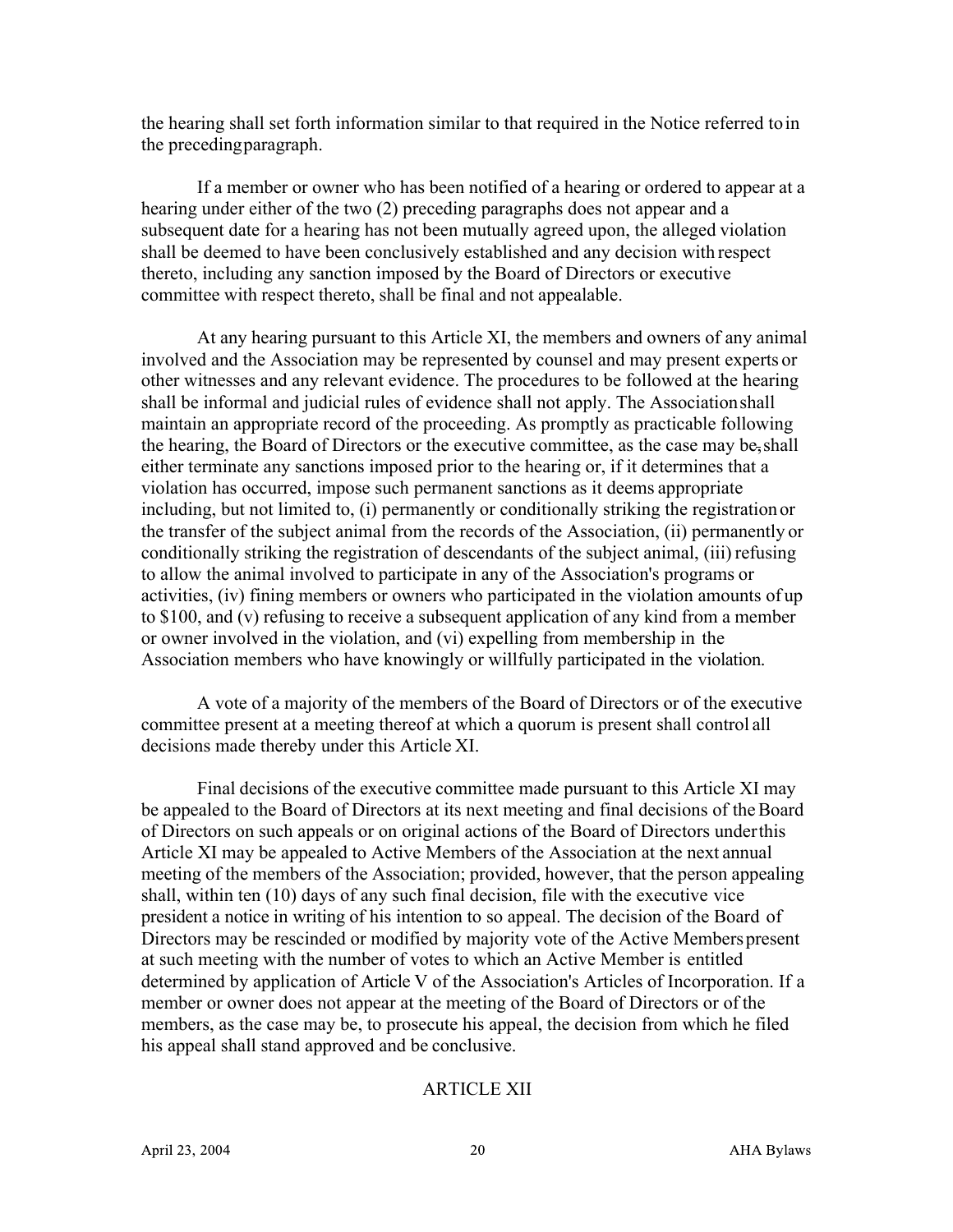#### **Fees and Payments**

All Association fees, whether for entries in the Record, for transfers,duplicates, or supplies, must be prepaid. All remittances received by the Association will be placed to the credit of the remitter, subject to acceptance of his application.

# ARTICLE XIII **Members Required to Assist Officers**

It shall be the duty of each member and officer of the Association to furnish to the Board of Directors, any and all information they have or may receive with reference to any violation of the rules governing the registration of Hereford cattle in the American Hereford Record by any member or non-member of the Association, and to aid and assist to the best of their ability the officers and Board of Directors of said corporation in detecting any fraud or willful violation of the rules in the registry of cattle therein.

# ARTICLE XIV **Proceedings By and Against Non-Members**

Non-members of the Association having relations therewith, may make complaint or be complained against, and such complaint shall be heard and determined and suspensions and sanctions may be imposed and appeals prosecuted and determined in all respects as nearly as may be in cases of members. Without limiting the generality ofthe foregoing and subject to the same procedures and appeals as provided in the case of a member, the Board of Directors may bar such non- member from registering or transferring any cattle in the American Hereford Record.

## ARTICLE XV **Custodians and Depositories**

**Section 1. Custodian of Securities**. The Board of Directors may from time to time appoint one or more banks or trust companies doing business in Kansas City, Missouri, to act for a reasonable compensation as custodian of all securities owned by the Association, and to exercise in respect thereof such powers as may be conferred by resolution of the Board of Directors. The Board of Directors may remove such custodian at any time.

**Section 2. Depositories and Checks**. The moneys of the Association shall be deposited in such manner as the Board of Directors shall direct in such banks or trust companies as the Board of Directors may designate, and shall be drawn out by checks signed in such manner as may be provided by resolution or resolutions adopted by the Board of Directors.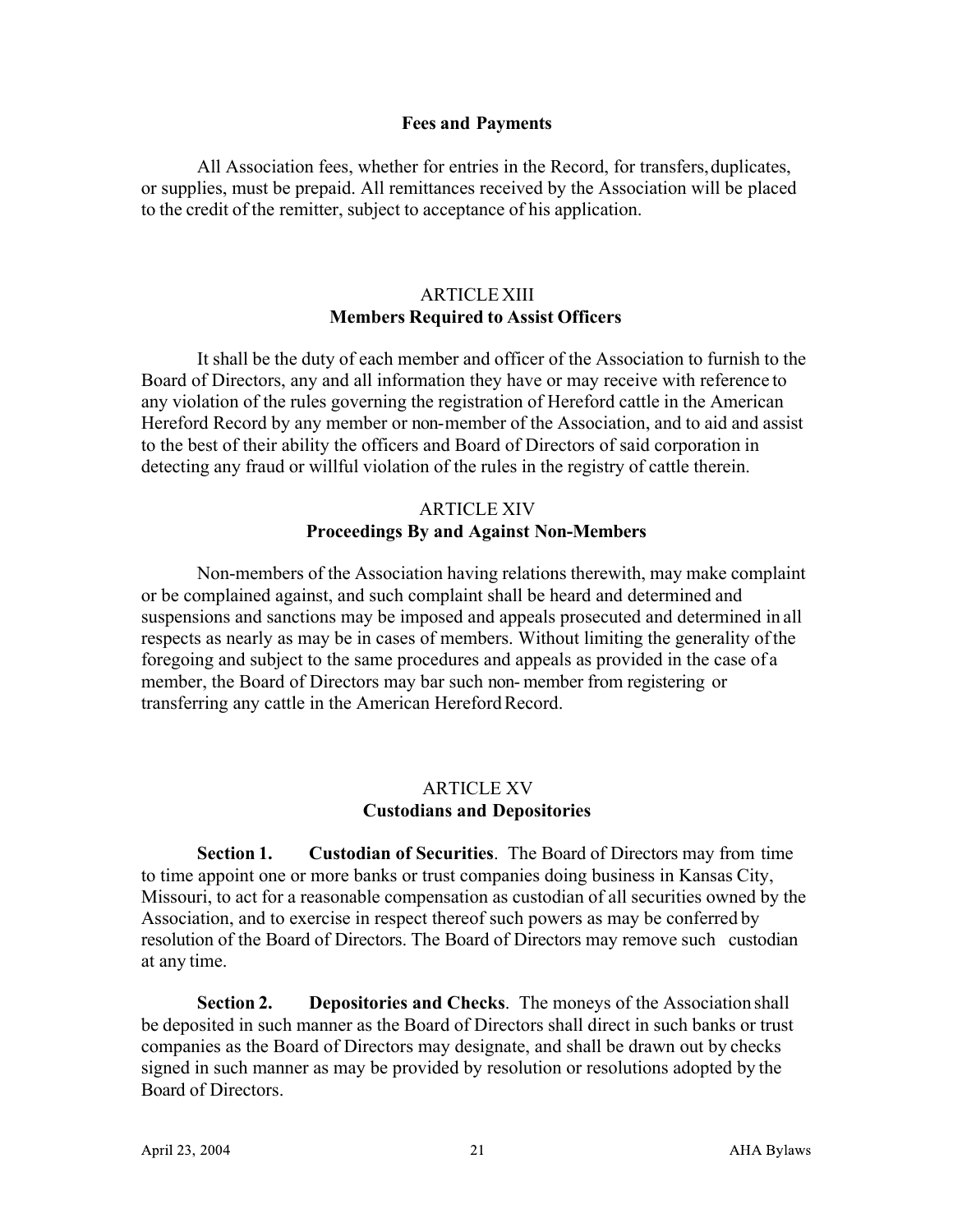**Section 3. Bond.** Any officer or employee handling money or securities of the Association may be bonded at the Association's expense in such amount as may be determined by the Board of Directors.

# ARTICLE XVI **Fiscal Year and Audit**

The fiscal year of the Association shall close on August 31 of each year. It shall be the duty of the Board of Directors prior to each annual meeting of the members ofthe Association to appoint a competent certified public accountant who is not a member, officer, director, or employee of the Association, nor related to any of its members, who shall examine and audit all the books, records, checks, vouchers, and accounts of the Association. Such accountant shall make a written report thereof to the Board of Directors. Such accountant shall receive a reasonable compensation for such servicesto be fixed by the Board of Directors and paid by the Association.

### ARTICLE XVII **Amendments**

These Bylaws may be amended, altered, or repealed by the Board of Directors; provided, however, that any amendment to (i) Article IV, Section 6, (ii) Article V, Section 1, (iii) Article V, Section 5, (iv) Article VI, Section 4, (v) the last paragraph of Article XI, and (vi) this Article XVII, shall require the affirmative votes of (a) a majority of the votes cast by Active Members*,* either in person or by proxy at a duly convened meeting of members at which a quorum is present, or (b) a majority of votes actually cast by Active Members by ballot*.* For purposes of the proviso to the immediately preceding sentence, each Active Member shall be entitled to the number of votes determinedby application of Article VI of the Association's Articles of Incorporation.

# ARTICLE XVIII **Bylaws and RulesBinding**

These Bylaws and all rules relating to entries and transfers upon the American Hereford Record and the fees and penalties provided therein, together with all amendments thereto and modifications thereof, shall be binding upon all members of the Association; and all non-members applying for entries or transfers upon such American Hereford Record shall, as a condition to such entries or transfers, agree to be and shall become bound by all applicable provisions thereof. All fees, fines, and penaltiesimposed pursuant to these Bylaws and said rules shall be deemed an indebtedness dulyincurred pursuant to contract between the members of the Association, or in the case of nonmembers, between the Association and all such non-members.